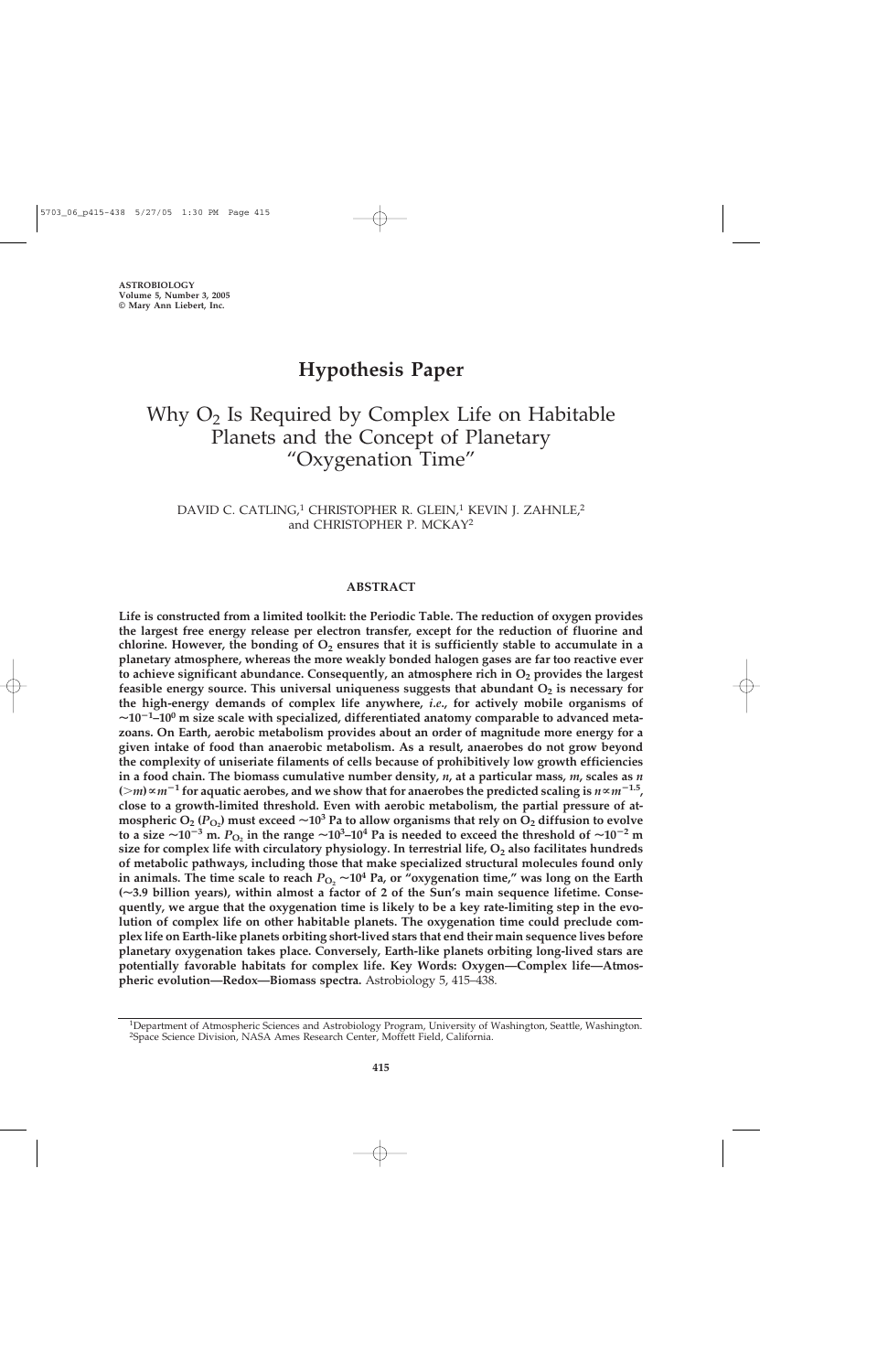#### **INTRODUCTION**

THE EARTH'S BIOTA PROVIDES our one example<br>of life. This makes it difficult to determine of life. This makes it difficult to determine those properties that are peculiar to terrestrial life and those that are applicable throughout the universe. However, our one case of planetary life ought to provide some clues if we can identify biological properties that derive from unique molecules. When we examine the requirements of terrestrial complex life, such as animals, it is clear that free, diatomic oxygen  $(O_2)$  is necessary (see Why terrestrial anaerobic organisms do not grow large). We might expect plentiful  $O<sub>2</sub>$  to be unusual in planetary atmospheres, as it is in our Solar System, because relatively reactive  $O_2$  is prone to be removed by combining with reducing gases or surface materials, and its abundance requires a large biological source. Moreover, there was probably insufficient  $O_2$  for animal life until relatively late in Earth history (see The coupled history of biological complexity and atmospheric oxygen). If complex life elsewhere requires abundant  $O_2$  this would suggest that planetary habitats suitable for complex life could be restricted in both their chemical makeup and temporal occurrence. Thus, a key question for astrobiology is whether substantial  $O_2$  is a universal requirement for complex life or merely peculiar to the vagaries of evolution on Earth. Whether or not there is complex life elsewhere impinges upon the relationship between humankind and the cosmos: Are we unique, or are we an insignificant part of a much larger occurrence of complex life? Here, and throughout this paper, we use the term *complex life* to mean actively mobile, multicellular organisms of  $\sim$ 10<sup>-1</sup>-10<sup>0</sup> m scale with specialized, differentiated anatomy comparable to advanced metazoans. We also assume that complex life on a habitable planet would be carbon-based. This assumption is justified in discussions elsewhere (Miller and Orgel, 1974; Wald, 1974; Pace, 2001) and not challenged by speculations of alternative chemistries that can apply only to very simple life (Bains, 2004).

Here, we show how free  $O_2$  provides for the high-energy demands of complex life in a way that is unique to the thermodynamic and chemical properties of oxygen. Because the Periodic Table and thermodynamics are universal, we argue that life elsewhere of comparable complexity to terrestrial metazoa would metabolize O2. Our deduction that  $O_2$  is necessary for complex life

could be criticized as a terrestrial chauvinism, but actually the Periodic Table provides life with a limited chemical toolkit. Unique elements make unique molecules and unique metabolisms. No other element could take the place of oxygen and provide such high-energy metabolism along with oxygen's other advantageous properties. We also show how low energy efficiencies necessarily truncate the food chain and biomass spectrum of anaerobic life. As a consequence of energetic limitations, life without  $O_2$  does not grow large and complex.

If  $O<sub>2</sub>$  is a necessary precursor for complex life, the length of time a terrestrial-type extrasolar planet takes to acquire an  $O<sub>2</sub>$ -rich atmosphere will be a key rate-limiting step for the evolution of complex life elsewhere (as noted previously, *e.g*., Knoll, 1985; McKay, 1996; Ward and Brownlee, 2000). This "oxygenation time" will then play a critical role in determining the distribution of complex life elsewhere. On Earth,  $O<sub>2</sub>$  derives from oxygenic photosynthesis. This metabolism originated in the ancestors of modern cyanobacteria and operates by splitting  $H_2O$  and releasing O2 as a waste product (*e.g*., Blankenship and Hartman, 1998; Olson and Blankenship, 2004). Generally, the oxygenation time on other planets will depend on the probability of the prior evolution of oxygenic photosynthetic life (the source of  $O_2$ ) and on geophysical parameters of the planet that affect the buildup of atmospheric  $O_2$ . For example, a planet could be endowed with more vigorous tectonism than Earth and a geochemical composition that produces a strongly reducing composition of outgassed volatiles sufficient to prevent the buildup of  $O_2$  throughout a planet's history. Even if photosynthetic microbes arose on such a planet,  $O_2$  consumption by reductants would always outstrip  $O<sub>2</sub>$  buildup. For this reason, extrasolar terrestrial-type planets around other stars with less favorable parameters than the Earth may have an oxygenation time that exceeds the main sequence lifetime of their stellar parents. Biology on such planets would never get beyond anything more complex than microbial communities. However, given our enormous ignorance of the variety of planets and their evolution, it could be the case that many Earth-like planets have geophysical parameters highly conducive to  $O_2$  persisting in the atmosphere. For example, planets could start smaller and more oxidized than Earth. Despite being small, such planets might avoid tectonic cessation [which for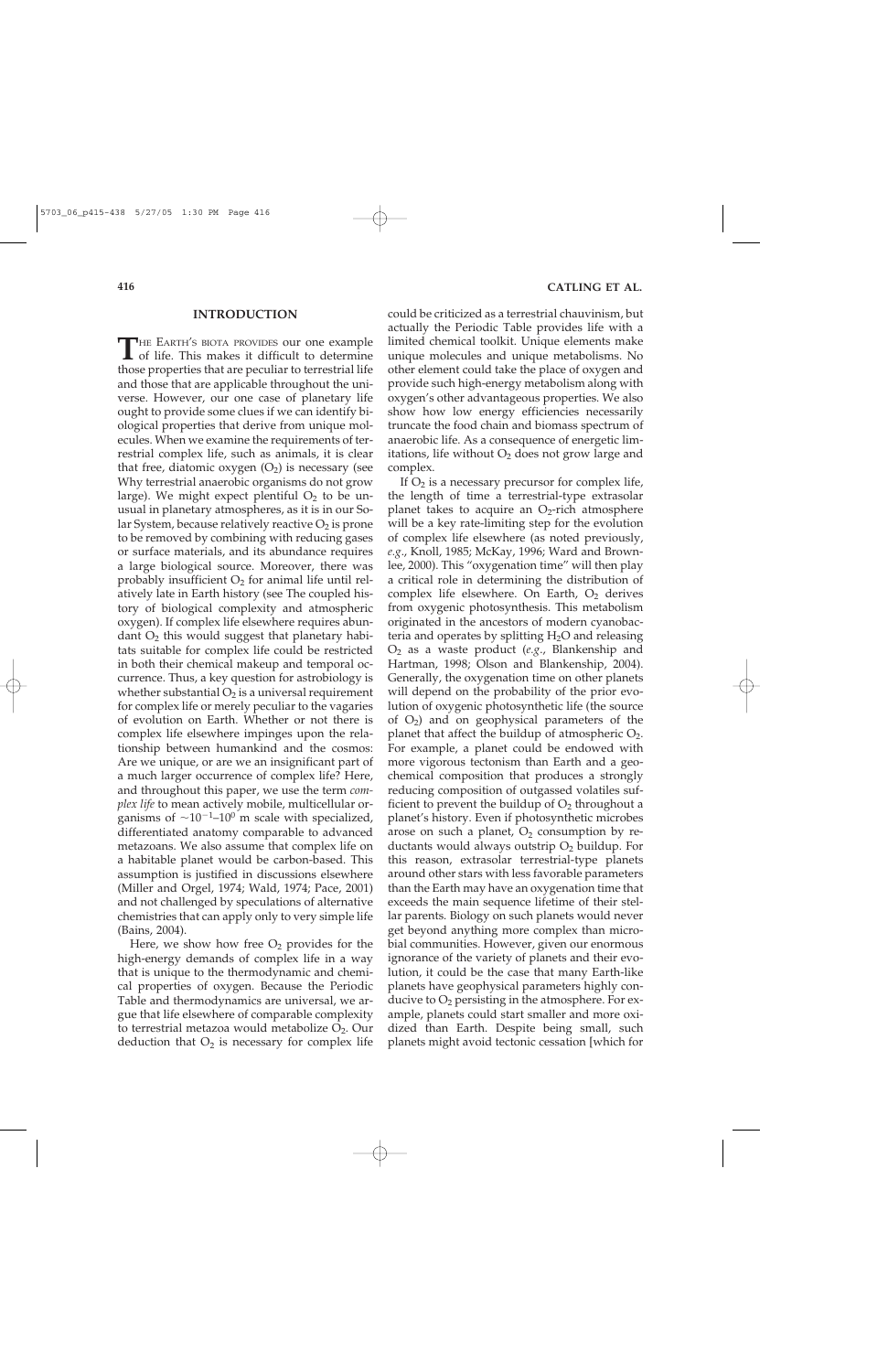Mars prevents recycling of key volatiles like  $H_2O$ and  $CO<sub>2</sub>$  (*e.g.*, see Kasting and Catling, 2003)] because of more abundant radioactive elements or perhaps tidal heating from a large planetary neighbor. Planets could also orbit stars that are much longer-lived than the Sun, such as K-type or late G-type stars, accommodating an oxygenation time of 5–10 billion years or more. Such planets could be more favorable habitats than the Earth for complex life.

# **CHEMICAL ENERGETICS AND THE PROPERTIES OF O2**

Key to understanding the differences between aerobic and anaerobic life is that aerobic respiration provides about an order of magnitude more energy for a given intake of food (see Energy of anaerobic versus aerobic metabolism). Throughout this paper, we use the term anaerobic strictly. Microbiologists refer to the metabolism of nitrate reduction as "anaerobic," but really such a metabolism is dependent upon the  $O_2$ -rich atmosphere because  $O_2$  is used to oxidize ammonium to nitrate. Consequently, "anaerobic" metabolisms that reduce oxidants ultimately derived from  $O_2$  are irrelevant in a discussion comparing anaerobic and aerobic energetics. Sulfate is a special case we consider later. Today its dominant source is the oxidation of continental sulfides by atmospheric  $O_2$  dissolved in rainwater (Holland, 1978), but it could also be produced as a product of anaerobic photosynthesis. The important question is whether aerobic metabolism is one of several feasible metabolisms of comparable energy release or whether aerobic metabolism is unique. This question we address below. Furthermore, there are two other key factors to consider that bear on the suitability of  $O_2$  for life—namely, the high cosmic abundance of oxygen and the fact that oxygen is a component of liquid water. The chemistry of oxygen has been discussed elsewhere (Lascelles, 1964; George, 1965; Samuel and Steckel, 1974; Gilbert, 1981; Scott, 1991). Here we focus on the relationship of  $O<sub>2</sub>$  and complex life.

## *Why oxygen is a uniquely energetic oxidant*

*Energetics*. Complex extraterrestrial life, like its terrestrial counterpart, would require substantial

energy for chemical, electrical, osmotic, and mechanical work. Any organism with differentiated anatomy must require high levels of anabolism, which is the conversion of simple molecules to larger, more complex molecules. In terrestrial life, the synthesis of cellular molecules such as nucleic acids, proteins, and lipids dominates anabolism and involves a large input of free energy. Complex life also expends a considerable amount of mechanical energy in movement, with metabolic rates typically increasing 10-fold during maximum physical activity (Rolfe and Brown, 1997). It is probably by virtue of mobility that complex life on Earth has evolved intelligence because locomotion exerts an evolutionary pressure for developing a central nervous system (ultimately, a brain) for rapid response to external stimuli such as predators (*e.g*., Albert, 1999). This Darwinian connection between mobility and neurological complexity may plausibly extend to life on other inhabited planets.

Given the need for a copious supply of energy, what is the most energetic chemical reaction available? Obviously, more energy is released with more reactants, so comparisons of energy release must be normalized per electron transfer. For any combination of elements in the Periodic Table, H-F and H-OH bonds have the highest bond enthalpies per electron (Table 1), giving the most energetic reactions per electron transfer. Table 1 compares terminal oxidants ranked according to the Gibbs free energy  $(\Delta G^0)$  for reduction to an aqueous hydride. Because  $\Delta G^0$  (=  $\Delta H^0$  –  $T\Delta S^0$ ) is dominated by enthalpy changes  $(\Delta H^0)$ , it generally tracks the hydride bond enthalpy. In the gas phase, oxygen is the next most energetic oxidant after fluorine, although in the aqueous phase (as shown), chlorine is marginally more energetic than oxygen. Thus an extraterrestrial metabolism using fluorine—the most electronegative element in the Periodic Table would provide the most energy. Indeed, for this reason, rocket scientists have long recognized the hydrogen-fluorine pair as an excellent rocket fuel (Gordon and Huff, 1953), but such a propellant has not been adopted because of the extreme toxicity and corrosive nature of  $F_2$  and HF. Fluorine is also useless as a biological oxidant because it generates an explosion upon contact with organic matter. Fluorine vigorously attacks R-H bonds and reacts with every other element apart from a few of the noble gases. Similarly, in water, chlorine forms highly reactive hypochlorous acid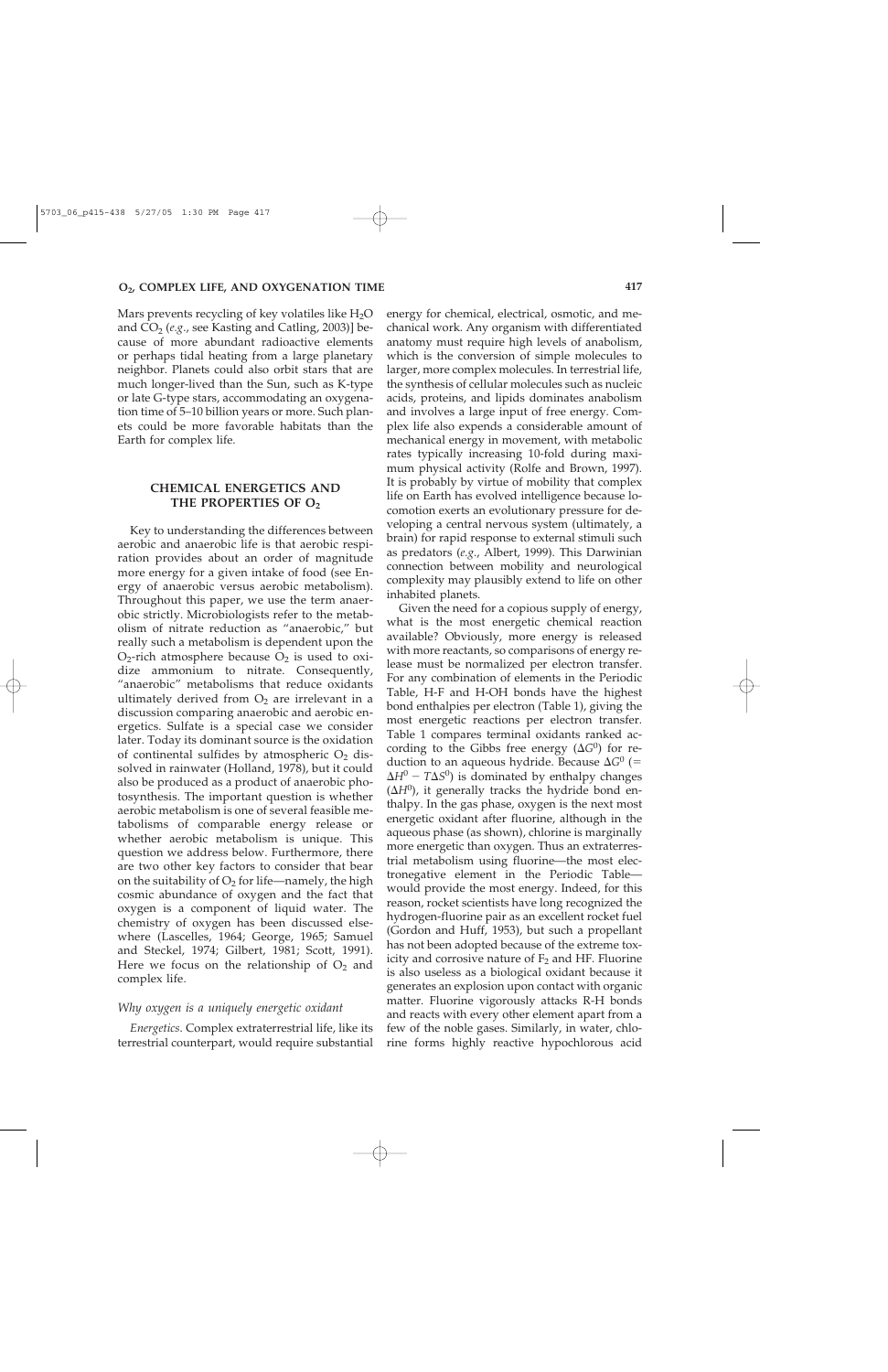| Atom             | Solar<br>system<br>abundance<br>$(\%$ atoms) <sup>a</sup> | Redox reaction with<br>hydrogen equivalent                                                                                                   | $\Delta G^0$<br>$(kJ)$ <sup>b</sup> | Hydride<br>bond<br>enthalpy<br>per electron<br>$(kImol^{-1})^c$ | Products<br>in<br>reaction<br>with water | Prohibitive<br>kinetic<br>reactivity<br>with<br>organics? |
|------------------|-----------------------------------------------------------|----------------------------------------------------------------------------------------------------------------------------------------------|-------------------------------------|-----------------------------------------------------------------|------------------------------------------|-----------------------------------------------------------|
| $\boldsymbol{F}$ | $2.7 \times 10^{-6}$                                      | $\frac{1}{2}F_2 + \frac{1}{2}H_2 = HF(aq)$                                                                                                   | $-296.82$                           | $-282.5$                                                        | $O2$ , HF                                | Yes                                                       |
| C <sub>1</sub>   | $1.7 \times 10^{-5}$                                      | $\frac{1}{2}$ Cl <sub>2</sub> + $\frac{1}{2}$ H <sub>2</sub> = HCl(aq)                                                                       | $-131.23$                           | $-215.5$                                                        | <b>HOCl</b>                              | Yes                                                       |
| $\circ$          | 0.078                                                     | $\frac{1}{4}O_2 + \frac{1}{2}H_2 = \frac{1}{2}H_2O(1)$                                                                                       | $-118.59$                           | $-231.5$                                                        |                                          | N <sub>0</sub>                                            |
| Br               | $3.8 \times 10^{-8}$                                      | $\frac{1}{2}$ Br <sub>2</sub> + $\frac{1}{2}$ H <sub>2</sub> = HBr(aq)                                                                       | $-103.96$                           | $-183.0$                                                        | <b>HOBr</b>                              | Yes                                                       |
| N                | 0.01                                                      | $\frac{1}{6}$ N <sub>2</sub> + $\frac{1}{2}$ H <sub>2</sub> + $\frac{1}{3}$ H <sup>+</sup> = $\frac{1}{3}$ NH <sub>4</sub> <sup>+</sup> (aq) | $-26.44$                            | $-194.0$                                                        |                                          | N <sub>0</sub>                                            |
| S                | 0.0017                                                    | $\frac{1}{2}S + \frac{1}{2}H_2 = \frac{1}{2}H_2S(aq)$                                                                                        | $-13.92$                            | $-169.0$                                                        |                                          | N <sub>0</sub>                                            |
| C                | 0.033                                                     | $\frac{1}{4}C + \frac{1}{2}H_2 = \frac{1}{4}CH_4(aq)$                                                                                        | $-8.62$                             | $-206.0$                                                        |                                          | N <sub>0</sub>                                            |

TABLE 1. COMPARISON OF POSSIBLE TERMINAL OXIDANTS FOR BIOLOGY

The list is ranked according to free energy of reduction to the aqueous hydride per electron under standard conditions, *G*<sup>0</sup> (298.15 K, 1 bar).

Data were obtained as follows: <sup>a</sup>Anders and Grevesse (1989); <sup>b</sup>Lide (1997); <sup>c</sup>Pauling (1960).

(HOCl), and bromine forms reactive hypobromous acid, as follows:

$$
Cl2(g) + H2O(l) = HOCl(aq) + H+(aq) + Cl-(aq)
$$
 (1)

$$
Br_2(g) + H_2O(l) = HOBr(aq) + H^+(aq) + Br^-(aq)
$$
 (2)

Both hypochlorous and hypobromous acids are sterilants (bleaches) and highly reactive with a range of organic molecules including thiols, thioesters, amino acids, amines, unsaturated fatty acids, and iron sulfur centers. Aqueous chlorine (as HOCl and OCl<sup>-</sup>) also decomposes in sunlight (Nowell and Hoigne, 1992) to release the free radicals  $OH· + Cl·$ , which attack organic compounds by hydrogen abstraction (Gonenc and Bekbolet, 2001).  $O_2$  is different.  $O_2$  does not react with water but merely dissolves because the character of its bond  $(O_2$  is a triplet diradical) is such that it provides greater stability and kinetic sluggishness than the single bonds in the halogens: The  $O_2$  bond dissociation energy is 498.4 kJ mol<sup>-1</sup> at 25 $\degree$ C, compared with only 158.8 kJ mol<sup>-1</sup> for  $F_2$  or 242.6 kJ mol<sup>-1</sup> for Cl<sub>2</sub> (Lide, 1997). On the other hand, the  $O_2$  bond is relatively weak compared with double bonds, such as  $C=O(745 \text{ kJ})$  $\text{mol}^{-1}$ ), so that a suitable enzyme can incorporate O atoms in organic matter. The key point is that a halogen-rich planetary atmosphere is ruled out because gases like  $F_2$  or  $Cl_2$  would be removed extremely rapidly by gas-solid, gas-phase, or aqueous reactions. Given that  $F_2$  and  $Cl_2$  could never be abundant gases in a planetary atmosphere or plausible biological oxidants, the presence of free  $O_2$  in a planetary atmosphere allows life to utilize the highest feasible energy source per electron transfer available within the Periodic Table. This is a universal property.

Alternative aqueous oxidants operate at lower energy yield. For example, an anaerobic "sulfuretum" ecosystem could be sustained by sulfate produced by anoxygenic photosynthesis, *i.e*.,

$$
2H_2S(g) + CO_2(g) + hv = CH_2O(s)
$$
  
+ 2S(s) + H\_2O(l) (3)

$$
5H2O(l) + 2S(s) + 3CO2(g) = 3CH2O(s)+ 2SO42 – (aq) + 4H+(aq) (4)
$$

The sulfate would be reduced back to sulfide in a closed cycle. However, the energy release is still meager compared with  $O_2$ . The reduction of sulfate by a hydrogen equivalent:

$$
1/2H_2(g) + 1/8SO_4^{2-}(aq)
$$
  
= 1/8S<sup>2-</sup>(aq) + 1/2H<sub>2</sub>O(l) (5)

yields only -15.6 kJ/mol under standard conditions, almost an order of magnitude less energetic than aerobic metabolism (Table 1).

The "next best" energy source to  $O_2$ , if it were possible, would probably involve nitrogen chemistry. (Nitrogen, like oxygen, also has the advantage of high cosmic abundance.) One can hypothesize a closed loop involving nitrate reduction, but this has several problems. In a closed cycle, the oxidation of ammonium to nitrate (nitrification) would require using an oxidant that itself does not ultimately derive from  $O<sub>2</sub>$  (thus, so-called anaerobic oxidation with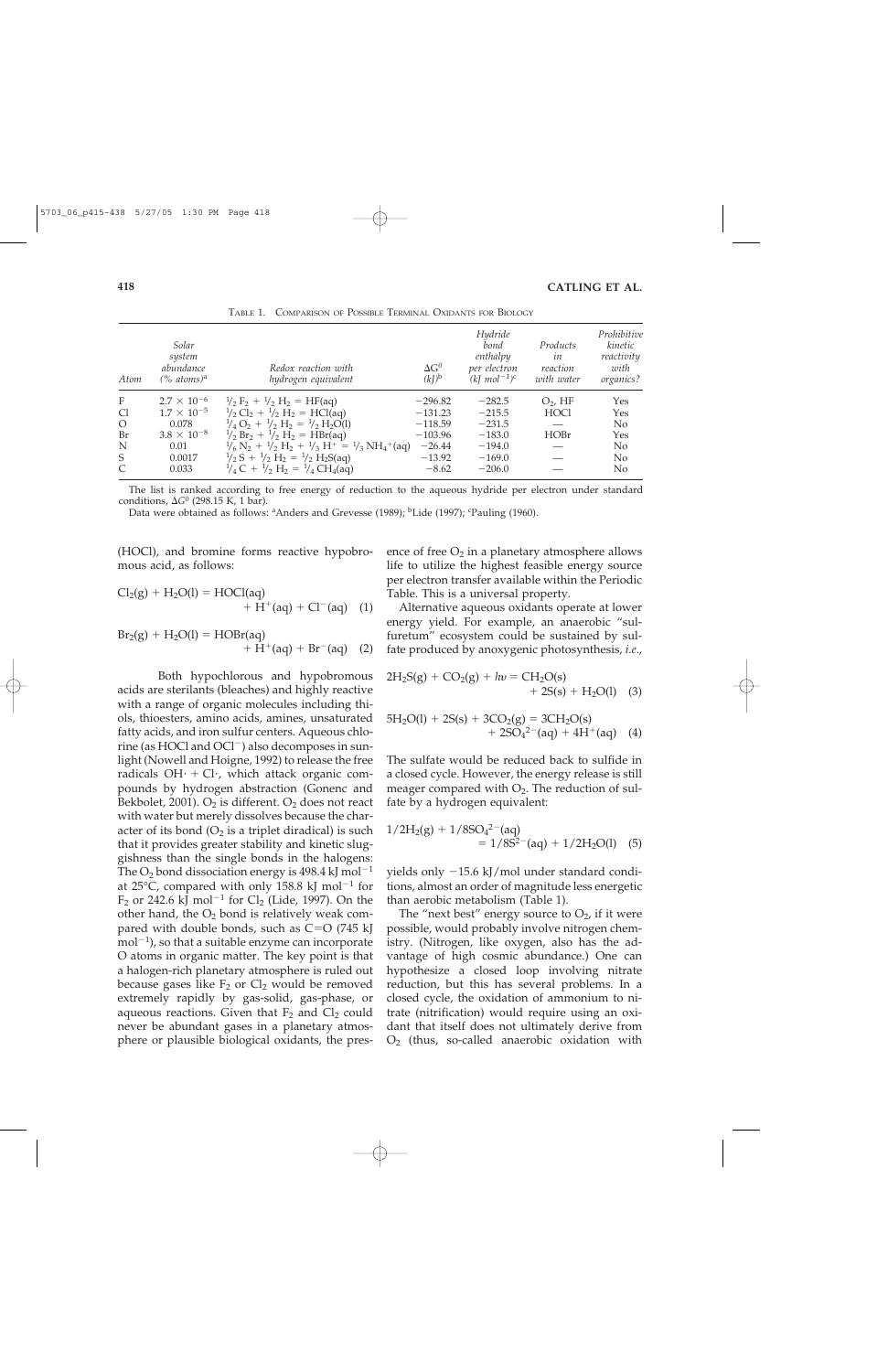MnO2 is excluded). This truly anaerobic oxidation step is prohibitive and unknown on Earth. A hypothetical closed cycle on another world would require anaerobic nitrogen photosynthesis where ammonium,  $CO<sub>2</sub>$ , and sunlight produce nitrate and organic matter. Again, this is unknown. For the sake of argument, if nitrate were somehow produced in this truly anaerobic fashion, the full reduction of nitrate to ammonium in principle would yield approximately two-thirds of the energy of  $O_2$  respiration. However, a further issue is that a closed anaerobic nitrogen cycle has to contend with kinetically stable dinitrogen.  $N_2$ is the common outgassed form of nitrogen via metamorphism and volcanism, so  $N_2$  would represent the ultimate replenishment of nitrogen lost to long-term geological sinks. Unfortunately,  $N_2$ does not readily accept electrons, and its high activation energy barrier actually requires the input of energy for reduction (about 18–24 ATP molecules per  $N_2$  fixed for terrestrial microbes).

*The cosmic abundance and occurrence of oxygen*. Another key factor for the biological relevance of oxygen is its abundance. A dependence of complex life on a metabolism that used an extremely rare element would limit its occurrence. However, the element O is third in cosmological abundance behind H and He, and ahead of C (Anders and Grevesse, 1989). Other energetic oxidants, like the halogens, are less abundant than oxygen by many orders of magnitude (Table 1). In comparing the elemental composition of organisms with the inorganic environment, it is tempting to note that oxygen is also the most abundant element by weight in the Earth's crust (47% of the lithosphere) (*e.g*., Barrow and Tipler, 1986). Indeed, depending on the size of an iron-bearing core, oxygen is generally likely to be the first or second most abundant element in a rocky planet. However, this has no bearing on biology because most of the oxygen is locked up in silicates. Free oxygen never gets released from  $-SiO<sub>3</sub>$  or  $-SiO<sub>4</sub>$ , whether in dissolution, melting, or other chemical change. Also, oxidized crustal species such as ferric iron (Fe<sub>2</sub>O<sub>3</sub>) and sulfate (SO<sub>4</sub><sup>2</sup><sup>-</sup>) are not primordial but generally thought to have been created from oxidation associated with oxygenic photosynthesis and hydrogen escape to space (*e.g*., Kasting *et al*., 1993; Catling *et al*., 2001).

The importance of the cosmic abundance of oxygen is not that it is plentiful in minerals but that it is found in water, the most common molecular form of O. It is widely believed that liquid water is required for Earth-like life (*e.g*., Franks, 2000; Chaplin, 2001), and the common definition of a "habitable planet" is one that can sustain substantial liquid water on its surface (Kasting and Catling, 2003).  $O_2$  is congruent with liquid water in two ways. First,  $O_2$  is a gas in the pressure–temperature range of liquid water. A solid terminal oxidant (*e.g*., sulfur) would have to be consumed as food and would limit habitats. No such restriction applies with  $O_2$ . Oxygen can be freed into an atmosphere and is sufficiently soluble  $(\sim 0.2)$ m*M* in 25°C seawater) to be distributed throughout an ocean. At the same time,  $O_2$  is sufficiently insoluble that on Earth it partitions between the atmosphere and ocean in a 140:1 ratio, allowing the existence of complex life on land. This partitioning ratio will be modified on different planets in the following way: The  $O_2$  solubility accounts for a factor of  $S \sim 42.5$  (at a temperature of 25<sup>o</sup>C); the amount of  $O_2$  in an atmosphere is proportional to the average scale height ( $H_{\text{mean}} \sim 12.5$  km on Earth, averaging polar and equatorial values); and the quantity of  $O_2$  in the ocean is proportional to average ocean depth ( $z_{ocean} \sim 3.7$  km for Earth). These three factors combine on Earth to give *S*  $H_{\text{mean}}/z_{\text{ocean}} \sim 140$ , but variations of  $H_{\text{mean}}$  and  $z_{\text{o}}$ -<sub>cean</sub> on other Earth-like planets would change the air–ocean partitioning factor. A second reason that  $O<sub>2</sub>$  is congruent with liquid water is that  $O<sub>2</sub>$  derives from the splitting of liquid water by photosynthesis. If a planet is habitable, with liquid water and life, it has potential for sustaining an  $O<sub>2</sub>$ -rich atmosphere if simple life ever evolves oxygenic photosynthesis, the highly desirable capability to extract hydrogen from  $H_2O$ . Some bearing on the probability of oxygenic photosynthesis can be gleaned from theories of how it arose on Earth. Terrestrial life may have evolved the basic chemical machinery for oxygenic photosynthesis by first developing defenses against photochemical oxidants produced before Earth had an ozone layer (McKay and Hartman, 1991; Blankenship and Hartman, 1998). Given that ultraviolet (UV) photochemistry is common on planets, oxygenic photosynthesis elsewhere is not necessarily implausible.

#### **ORGANISM SIZE AND O2**

In Why oxygen is a uniquely energetic oxidant, we showed how the energy production of aero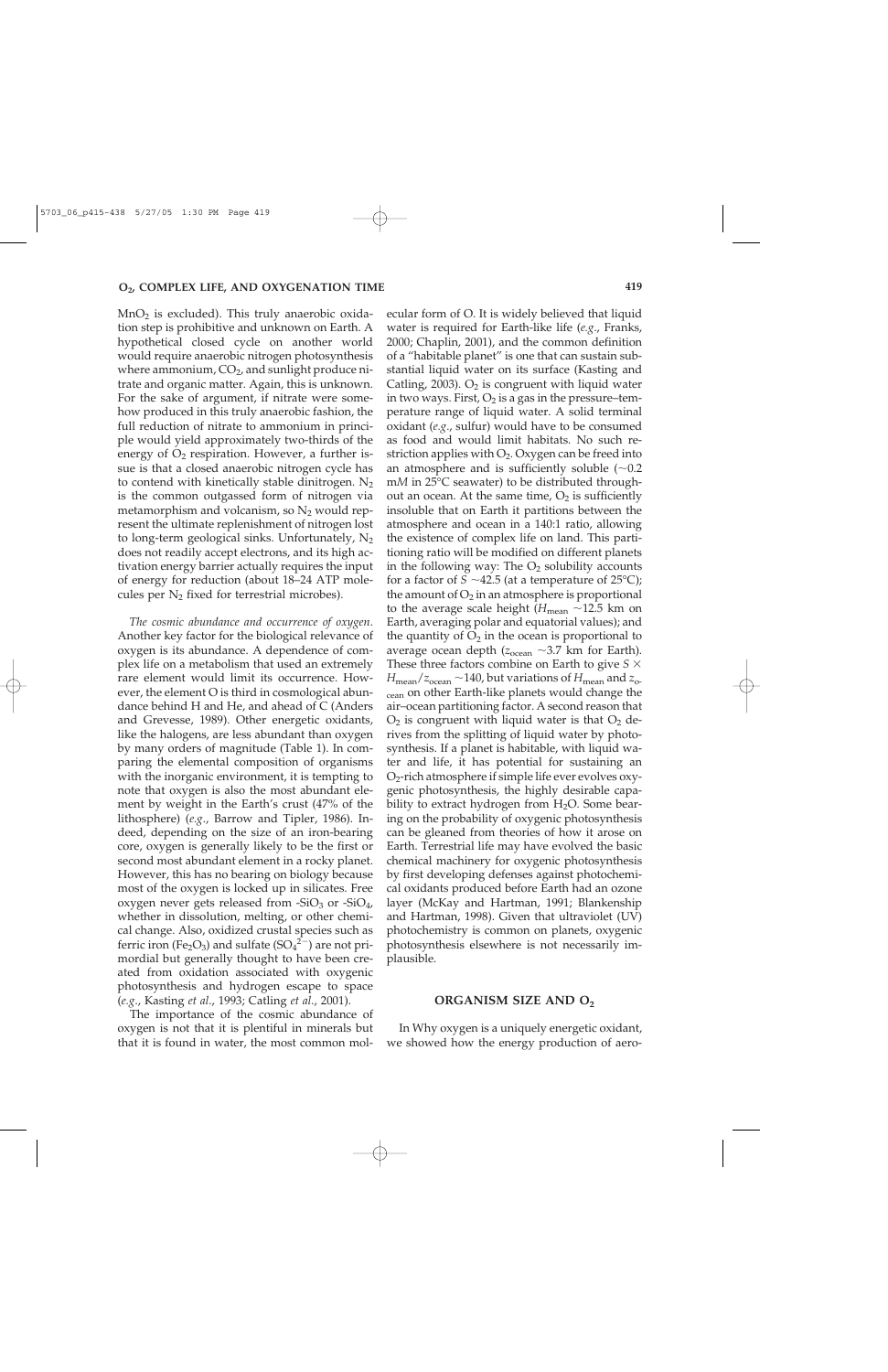bic metabolism is as high as possible given the limited toolkit of the Periodic Table. This has implications for how large organisms can grow. When we examine terrestrial life, we find that only aerobic organisms grow large. Anaerobic prokaryotes and anaerobic eukaryotes remain unicellular, or if they become multicellular, the geometry is always sufficiently simple to have all cells in direct contact with the environment (*e.g*., uniseriate filaments). Let us examine how the size difference between aerobes and anaerobes arises.

# *Why terrestrial anaerobic organisms do not grow large*

*Energy of anaerobic versus aerobic metabolism*. In terrestrial life, respiration provides about an order of magnitude more energy than anaerobic metabolisms for a given intake of food. In all cells, energy is conserved first as ATP. ATP is mainly used in the synthesis of macromolecules and to drive active transport across cell membranes. The aerobic degradation of glucose,  $C_6H_{12}O_6 + 6O_2 =$  $6CO<sub>2</sub> + 6H<sub>2</sub>O$  ( $\Delta G<sup>0</sup> = -2,877$  kJ/mol $\approx$ the value under physiological conditions), yields 31 mol of ATP/mol of glucose with maximal ATP production (Hinkle *et al*., 1991; Brand, 1994). Free energy is released in the subsequent hydrolysis of ATP to ADP and orthophosphate  $(P_i)$  via ATP + H<sub>2</sub>O =  $ADP + P_i$ . The apparent  $\Delta G^0$  change of ATP hydrolysis,  $\Delta G'^{0}$ <sub>ATP</sub>, under physiological conditions of 37 $^{\circ}$ C, pH 7.0, free [Mg<sup>2+</sup>] = 1.0 m*M*, and ionic strength  $= 0.2$  *M*, is usually quoted in textbooks as -30.5 kJ/mol (*e.g*., Berg *et al*., 2002; see also Pänke and Rumberg, 1997). Adjusting the free energy change for cellular product and reactant concentrations via  $\Delta G_{ATP} = \Delta G^{\prime 0}{}_{ATP} + RT \ln \left( \frac{[\text{ADP}][P_i]}{[\text{ADP}][P_i]} \right)$ [ATP]}, where  $R = 8.314$  J/mol and *T* is temperature (K), gives Δ $G_{\mathrm{ATP}}$  of approximately  $-50$  kJ/mol for typical ATP and Pi cellular levels of 2–8 m*M* and ADP about a tenth of this. Thus, roughly half of the aerobic energy is conserved  $[$ ( $\sim$ 50 kJ/mol  $\times$ 31 mol)/2,877 kJ)], while the other half is lost as heat. In contrast, fermentative heterotrophic bacteria yield only  $\sim$ 1–4 mol of ATP/mol of glucose, with 2 ATP molecules being typical. For example, *Lactobacillus*, which turns milk sour, ferments glucose to lactic acid  $(C_6H_{12}O_6 = 2CH_3CHOHCOOH$ ,  $\Delta G^0 = -197$  kJ/mol), yielding 2 mol of ATP/mol of glucose. This implies that about half of the energy is conserved in ATP  $[(-50 \text{ kJ/mol} \times 2$ mol)/197 kJ)]. Indeed, conversion efficiency to ATP in anaerobic metabolism is generally similar to that

in aerobic metabolism, irrespective of the exact anaerobic pathway (Thauer *et al*., 1977), but there is a profound difference in total energy yield. In anaerobic metabolism, only 3–12% (1/31–4/31) of the energy of aerobic metabolism is produced from the same food intake.

The significant lack of energy produced by anaerobic metabolism for a given food intake limits the capability for growing large. Growth requires energy beyond that needed just for maintenance. The growth yield per mole of ATP depends on the species of organism and temperature, but a useful generalization is that the growth per mole of ATP is  $\sim$ 10 g dry weight of organic matter, which is commonly written as  $Y_{ATP} = 10$  g/mol (Bauchop and Elsden, 1960; Russell and Cook, 1995; Desvaux *et al*., 2001). Ignoring losses due to excretion, a theoretical maximum of 310 g (31 mol ATP  $\times$   $Y_{ATP}$ ) of growth can be produced in aerobic metabolism by ingesting 490 g of food  $(180 \text{ g/mol}$  glucose  $+ 310$ g). This is a  $\sim$  60% (310/490) growth efficiency. In contrast, a typical anaerobic metabolism that produces 2 mol of ATP/mol of glucose would generate only 20 g of growth for an intake of 200 g, which is a 10% growth efficiency. These numbers indicate the general relative difference in growth efficiency between aerobic and anaerobic lifestyles, noting that measurements on higher animals show a range of 30–50% in growth efficiency (Brafield and Llewellyn, 1982). The metabolic difference in growth efficiency offers the most likely explanation for why we observe large aerobes in nature, up to the  $2 \times 10^5$  kg blue whale, while anaerobes remain unicellular or, at best, uniseriate filaments (Fenchel and Finlay, 1994, 1995). Aerobic respiration is efficient enough to allow aerobic eukaryotes to eat other organisms and grow large and multicellular in a food chain. Conversely, anaerobic organisms are doomed to a unicellular lifestyle and mostly rely on simple diffusion through their cell membranes for their nutrients. Diffusion becomes more inefficient the larger the cell, so it seems likely that the rate of energy intake in anaerobes cannot overcome their low growth efficiency and size limitation. Let us now explore differences between aerobes and anaerobe sizes quantitatively.

*The biomass spectrum of aerobic versus anaerobic life*. Consider a classical food chain. Sharks eat tuna that eat small crustaceans that eat zooplankton that eat phytoplankton. Could such a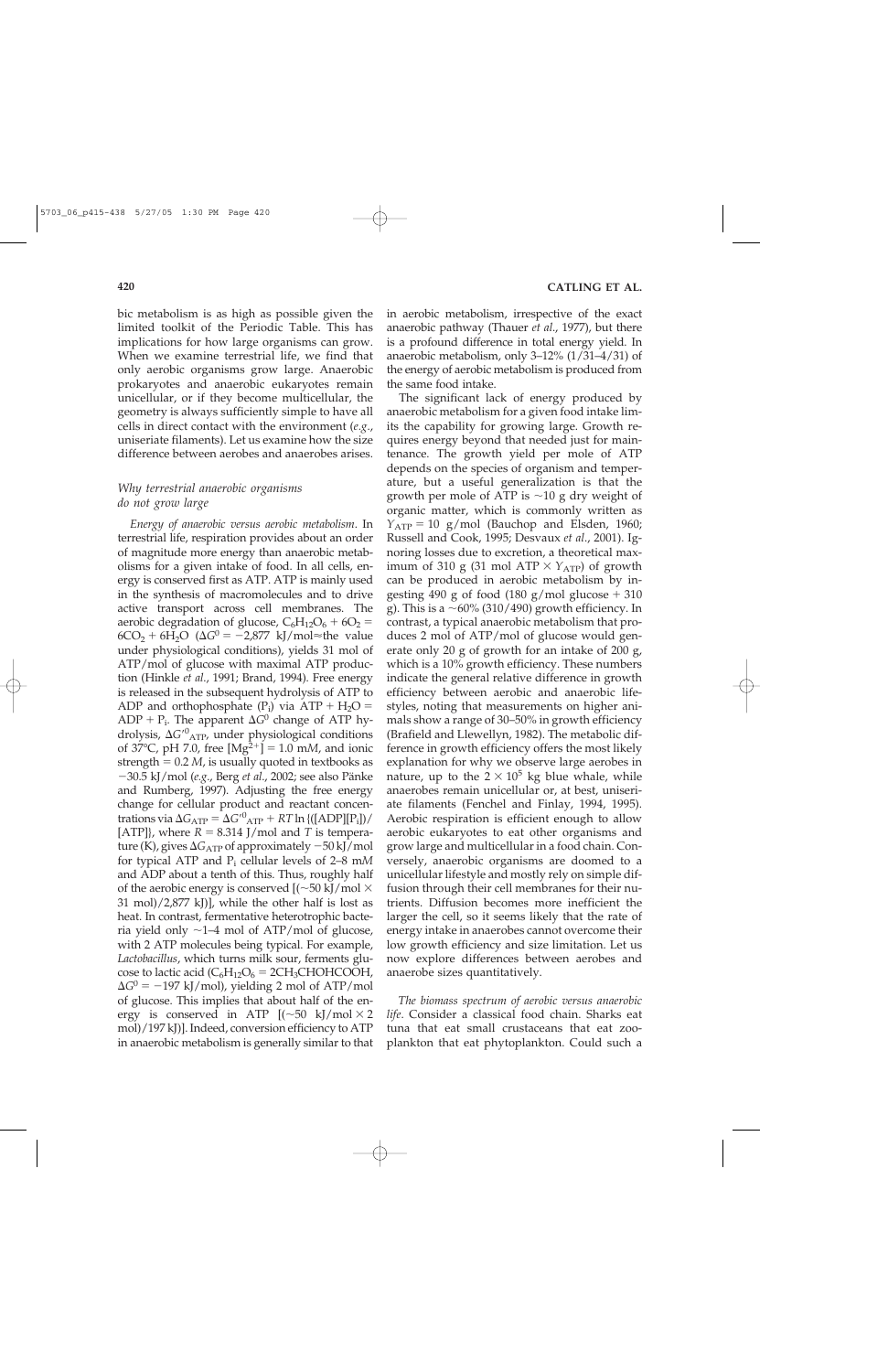biomass hierarchy exist on an Earth-like planet with solely anaerobic metabolism? The important comparison to make between aerobic and anaerobic lifestyles is the biomass spectrum (number density vs. mass) in the aquatic realm because we assume that life would originate and evolve first in water. Hence for the evolution of large life, life must first be able to reach substantial size in the lower food chain consisting of small heterotrophic organisms feeding on smaller organisms that in turn eat microbes. If the biomass spectrum is truncated in an anaerobic ocean to unicells, complex life would be forestalled. For aerobic life, hundreds of populations from terrestrial lakes and pelagic marine environments show a remarkably consistent power law in which the cumulative number density (*e.g*., per liter) of aerobic organisms, *n*, varies as *n* (*m*) *m*-1.0 (Sheldon *et al*., 1972; Kerr, 1974; Gaedke, 1992; Cyr *et al*., 1997; Cyr, 2000; Quinones *et al*., 2003). Such studies cover more than 14 orders of magnitude in body mass from bacteria to crustaceans. The analogous biomass spectrum for purely anaerobic life has not been reported, so here we calculate it theoretically.

Size distributions are the result of energy and mass flows through food webs. Various models have been proposed in the literature for the biomass spectra in aquatic systems (see Kerr and Dickie, 2001, and references therein). Here we use a simplified version of the model of Camacho and Solé (2001). Let us define a number density per unit mass, given by  $N(m) = \partial n / \partial m$ . Thus  $N(m) \sim$  $n(m)/m$ . The multiplicative factor from differentiation does not concern us because we are only interested in calculating the slope of the anaerobe biomass distribution to see how it differs from the aerobe distribution. We can write a mass balance equation as follows:

$$
\frac{\partial (N(m)\dot{m})}{\partial m} = -N(m)p_m \tag{6}
$$

where  $\dot{m} = dm/dt$  is the growth rate of an organism of mass *m*, and *pm* is the death rate (in units of time $^{-1}$ ) assumed to be due to predation. In Eq. 6, new biomass in the organism as well as reproduction is included in  $\dot{m}$ . If organisms of mass *m* are prey for all organisms with mass  $m_1 \geq m$ , then we can write the death rate for mass *m* organisms as

$$
p_m = \int_m^{\infty} N(m_1) P(m, m_1) dm_1 \tag{7}
$$

where  $P(m, m_1)$  is the probability per unit time that an organism of mass  $m_1$  will eat an organism of mass *m*. The growth rate for organisms that eat organisms with mass  $\leq m$  can also be written as:

$$
\dot{m} = G \int_{m_0 \sim 0}^{m} N(m_1) m_1 P(m, m_1) dm_1 \tag{8}
$$

where *G* is the ecological gross efficiency of growth, defined as the ratio of new biomass to the intake of food, and  $m_0$  is the mass of the smallest organism. Following Camacho and Solé (2001), let us assume that the probability of predation varies as  $P(m,m_1) \propto m^{\beta} m_1^{\beta} = k_1 m^{\beta} m_1^{\beta}$ , given that larger organisms require more food and larger prey are more desirable. Here  $\beta$  is a free parameter. Also, we assume that the solution will be a power law of form  $N(m) = k_2 m^{-\alpha}$ . [Our Eq. 7 departs from Camacho and Solé (2001) in that we do not include an additional constant to further relate  $N(m_1)$  to  $N(m)$ , because this would have to be included in Eq. 8 and would eventually cancel.] By substituting for *P* and  $N(m_1)$ , we can integrate Eqs. 7 and 8 as follows:

death rate 
$$
p_m = k_1 k_2 m^{\beta} \int_m^{\infty} m_1 \beta m_1^{-\alpha} dm_1 = k_1 k_2
$$
  

$$
\left(\frac{m^{1+2\beta-\alpha}}{\alpha-1-\beta}\right) \propto m^{-\gamma}
$$
 (9)

growth rate 
$$
\dot{m} = k_1 k_2 G m^{\beta} \int_0^m m_1^{-\alpha} m_1 \beta m_1 dm_1
$$
  
=  $k_1 k_2 G \left( \frac{m^{2+2\beta-\alpha}}{2+\beta-\alpha} \right) \propto m^{\delta}$  (10)

In integrating, we use the fact that  $m^x/x \to 0$  as  $m \rightarrow \infty$ , provided  $x < 1$ , which sets a convergence requirement  $1+\beta<\alpha< 2+\beta.$  In Eqs. 9 and 10, we also express  $p_m$  and  $\dot{m}$  as power laws with exponents  $\delta$  and  $-\gamma$  because observations show that  $m \propto m^{0.75}$  and  $p_m \propto m^{-0.25}$  (Calder, 1985). These observations are allometric scaling laws. The most basic allometric relationship, known as Kleiber's Law, is that the whole-organism basal metabolic rate scales as  $m^a$ , where exponent  $a$  is close to 0.75 (Kleiber, 1932; Savage *et al*., 2004). Consequently, growth rate, which is proportional to metabolism, also follows Kleiber's Law (*e.g*., Calder, 1985). Death rate depends on the biomass turnover time  $\tau$ , such that  $p_m \propto 1/\tau \propto$  (biomass/ productivity)<sup>-1</sup> $\propto$ (*m*/*m*<sup>0.75</sup>)<sup>-1</sup>  $\propto$  *m*<sup>-0.25</sup>. Allometric scaling may arise from the fractal nature of life (West *et al*., 1997; Brown and West, 2000) or simply efficient transport within a three-dimensional organism (Banavar *et al*., 1999; Dreyer, 2001), but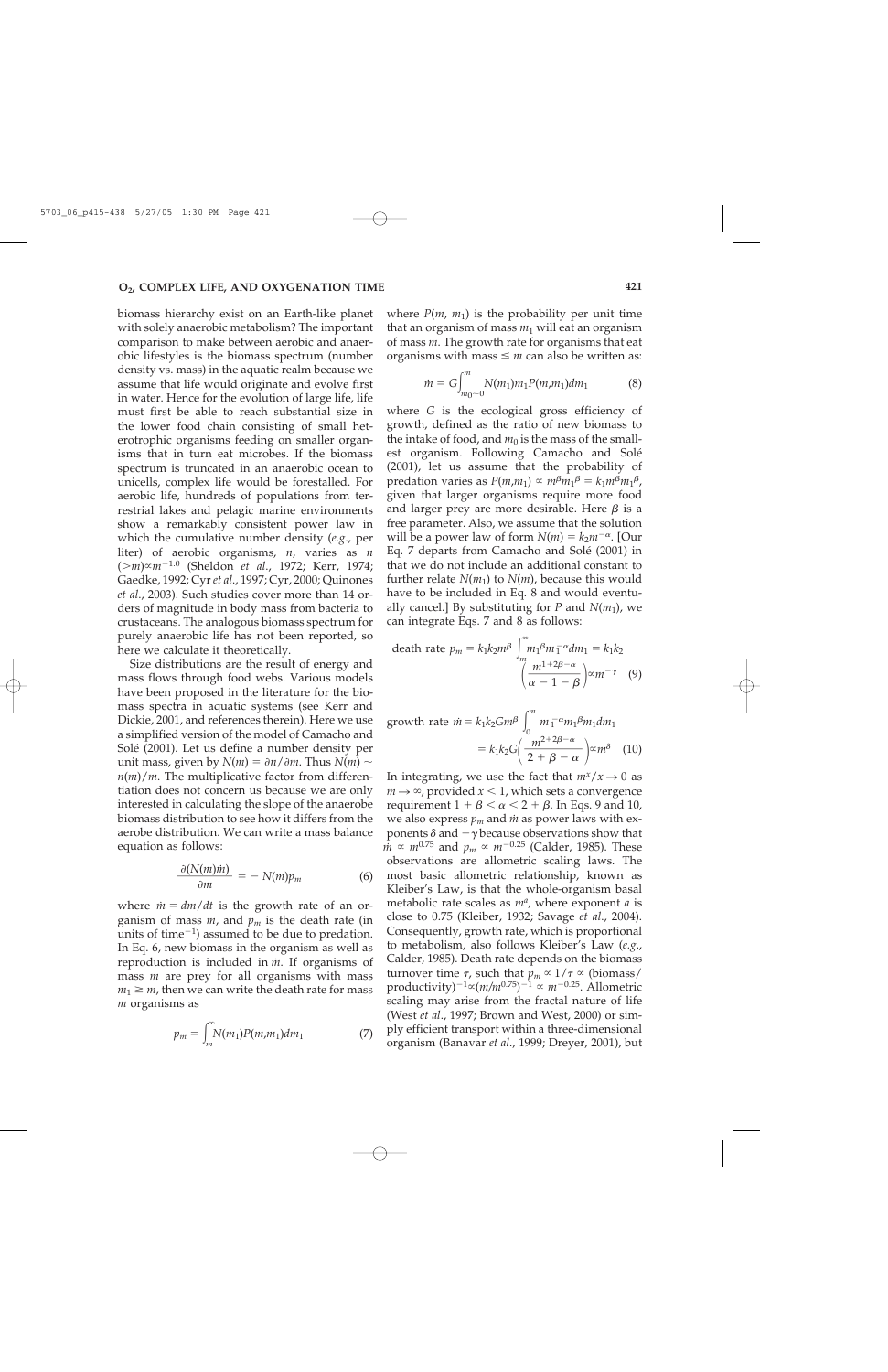the issue is not yet settled (*e.g*., see Kozlowski and Konarzewski, 2004). Nonetheless, Kleiber's Law is well documented and demonstrated for aerobic life from the respiratory complex of mitochondria to blue whales (Peters, 1983; Calder, 1984; West *et al*., 2002; Savage *et al*., 2004). Kleiber's Law is usually discussed only within the context of aerobic life. However, Kleiber's Law is independent of the type of metabolism: Measurements of growth rate as a function of size for anaerobic microbes show an *m*-0.25 dependence (Fenchel and Finlay, 1990). Thus,  $\delta = 0.75$ and  $\gamma = 0.25$  are general in nature and should apply to any metabolism. Equations 9 and 10 allow us to write:

$$
-\gamma = 1 + 2\beta - \alpha \tag{11}
$$

$$
\delta = 2 + 2\beta - \alpha \tag{12}
$$

Subtraction of Eq. 11 from Eq. 12 confirms  $\delta$  +  $\gamma = 1$ , as expected. Substitution of Eqs. 9 and 10 into Eq. 6, along with  $N(m) = k_2 m^{-\alpha}$ , gives a quadratic in  $\alpha$  with solution:

n 
$$
\alpha
$$
 with solution:  
\n
$$
\alpha = \beta + 1 + \left( \frac{-1 + \sqrt{1 + 8G}}{4G} \right)
$$
\n(13)

From Eq. 12, it follows that  $\beta = -1 + (\delta + \alpha)/2$ .

We can substitute 
$$
\beta
$$
 into Eq. 13 to give:  
\n
$$
\alpha = \delta + \left(\frac{-1 + \sqrt{1 + 8G}}{2G}\right)
$$
\n(14)

If we specify *G* and assume  $\delta = 0.75$ , we can calculate  $\alpha$  from Eq. 14, which is what we seek: the exponent in our number density power law, *N*(*m*)  $\propto m^{-\alpha}$ .

To see how this works, let us consider two extreme idealized cases that define the boundaries of possible power law slopes for biomass spectra: (a) an ecosystem with 100% perfect growth efficiency  $(G \rightarrow 1)$  where all food is incorporated as biomass and none is lost to metabolic activity; and (b) an ecosystem with zero growth efficiency. In the first case, setting  $G \rightarrow 1$  in Eq. 14 gives  $\alpha \rightarrow$ 1.75, in this case, number density per unit mass,  $N(m) \propto m^{-1.75}$ , and the cumulative number density,  $n(m) \propto m^{-0.75}$ . This indicates a conservative flux of mass through the food web equal to the net primary productivity, which can be understood as follows. The flux at any mass, *m*, is the total biomass divided by the turnover time  $\infty$  $[n(m)m]/\tau \sim [n(m)m]/m^{0.25} \sim n(m)m^{0.75}$ . Consequently, if the flux is conservative, it would be equal to the net primary productivity, *F*, at the base of the food chain, so  $F \propto n(m)m^{0.75}$ , giving  $n(m) \propto Fm^{-0.75} \propto m^{-0.75}$ . Interestingly, since  $\beta =$ 0.25 (from Eq. 12 with  $\alpha$  = 1.75 and  $\delta$  = 0.75), the probability of predation would scale exactly with lifetime, or turnover time, of predator and prey; the longer an organism lives the more likely it would get eaten. We can compare the observed time-averaged exponent of  $-1.0$  for aerobic life to the theoretical upper limit of  $-0.75$ . The difference in exponents is expected because the energy flux through the food chain cannot be conservative and must have metabolic dissipation. Now let us consider the second hypothetical case of zero growth efficiency: As  $G \rightarrow 0$ ,  $n(m) \rightarrow n(m)$  $\propto m^{-1.75}$ . In this growth-limited case,  $\beta \rightarrow 0.75$ , so the probability of predation depends on productivity (new tissue growth and reproduction) in predator and prey and not on their lifetimes. Essentially, if an organism grows it could eat another organism. Of course, a food chain would no longer be supported before *G* reaches 0 because some minimum energy is required for reproduction. Aerobic and anaerobic lifestyles lie somewhere in between these two extremes we have considered, but anaerobes are close to the growth-limited case where growth is impossible.

We can estimate the exponent in the power law of the biomass spectrum for aerobic and anaerobic life using empirical data. Measured gross growth efficiencies are somewhat variable (Brafield and Llewellyn, 1982, Chapter 8). But for small aquatic aerobic life that we consider here, we take the estimated gross growth efficiency as  $\sim$ 0.3 (Straile, 1997). With  $G_{\text{aerobic}} = 0.3$ , the model predicts  $n_{\rm aerobic}(m) \propto m^{-1.1}$ , in rough agreement with the observed relationship  $n(m) \propto m^{-1.0}$ . In Energy of anaerobic versus aerobic metabolism, we showed that there is a theoretical difference of 10% versus 60% in gross growth efficiency between anaerobes and aerobes, *i.e*., a factor of 1/6, or  $\sim$ 0.17. Limited observations actually show a scaling of  $\sim 0.25$  (Fig. 3 of Fenchel and Finlay, 1990). Thus, we adopt  $G_{\text{anaerobic}} = 0.3 \times 0.25 =$ 0.075, which gives  $n_{\text{anaerobic}}(m) \propto m^{-1.5}$ . This biomass relationship and that for aerobic life are plotted schematically in Fig. 1, along with the theoretical bounds for perfect growth efficiency [*G*  $1, n(m) \propto m^{-0.75}$ ] and the breakdown threshold of certain death where a food web can no longer be sustained  $[G = 0, n(m) \propto m^{-1.75}].$ 

Figure 1 suggests that anaerobic life is just able to sustain a limited food chain. Generally, preda-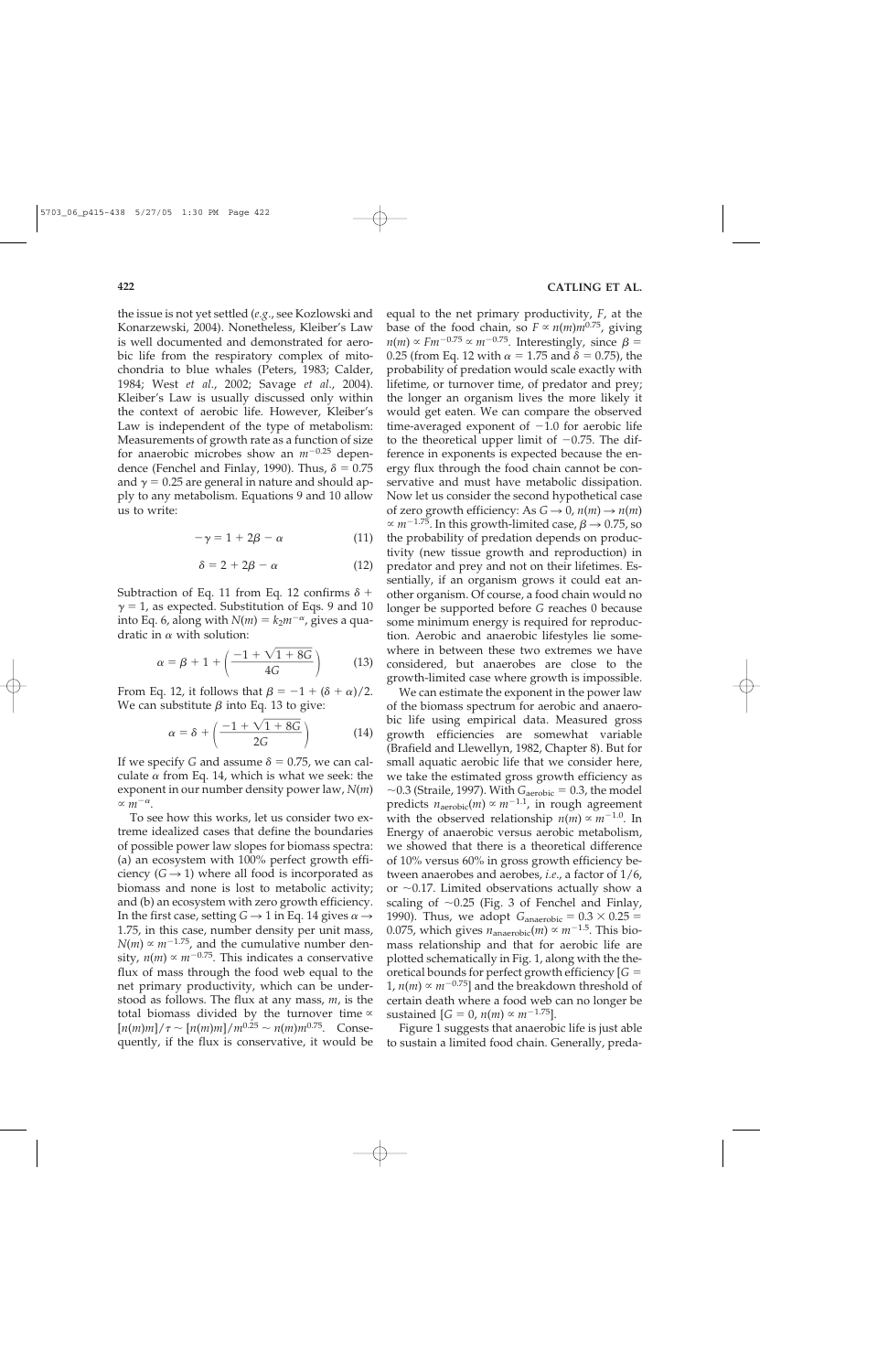

**FIG. 1. A diagram showing the relative slopes of biomass spectra of aerobic life (observed) and anaerobic life (calculated).** The slopes of biomass spectra are bounded by theoretical lines where the gross growth efficiency is 100% ( $G = 1$ ) and 0% ( $G = 0$ ), respectively. A food web must collapse before the  $G = 0$  line because there must be minimum growth for reproduction. Aerobes have a biomass spectral slope that can support large, complex life. However, the anaerobic biomass slope is too steep to support large life forms and close to the  $G = 0$ limit.

tors are  $\sim$ 10<sup>3</sup>–10<sup>4</sup> times the mass of prey in aqueous ecosystems (Kerr, 1974), or, equivalently, 10–20 times the size of the prey, given that mass scales with size cubed. If a  $2-\mu m$  microbe is eaten by a 20- $\mu$ m organism, the number density of the latter should be 1,000 times lower than for the  $2-\mu m$  microbe in an aerobic ecosystem where  $n(m) \propto m^{-1}$ , using  $n(m_{\text{small}})/n(m_{\text{large}}) = m_{\text{large}}/m$  $m_{\text{small}} = (20 \,\mu\text{m}/2 \,\mu\text{m})^3 = 1,000$ . However, in the anaerobic ecosystem, where  $n(m) \propto m^{-1.5}$ , the 20- $\mu$ m organisms would be 3.16  $\times$  10<sup>4</sup> times less abundant, *i.e.*, in this case,  $n(m_{small})/n(m_{large}) =$  $[(20 \ \mu m/2 \ \mu m)^3]^{1.5} = 1,000^{1.5} = 3.16 \times 10^4$ . Continuing up the food chain, a  $200-\mu m$  organism would be  $10^6$  times less abundant than the 2- $\mu$ m microbe for aerobes or  $10^9$  less abundant for anaerobes. Because of the difficulty in our oxic world of studying truly anaerobic natural ecosystems, we do not know of any sufficiently comprehensive biomass measurements to verify our theoretical prediction of  $n_{\text{anaerobic}}(m) \propto m^{-1.5}$ . However, general studies of anoxic ecosystems indicate that the effect of phagotrophs in structuring anaerobic microbial communities is very small relative to aerobic organisms. In particular, anaerobic communities appear limited to protozoa (of varying sizes) that graze on bacteria with relatively little biomass production for larger organisms and a complete absence of small metazoans (Fenchel and Finlay, 1995). A complication here is that eukaryotic anaerobes may be descendants of eukaryotes that were once aerobic but have adapted to anaerobic conditions (Roger, 1999). If that is the case, today's anaerobic ecosystems are not truly representative of biology we would find in a purely anaerobic world.

A possible objection to the above is that some metazoans, such as nematodes or sediment dwellers, live under apparently anaerobic conditions. However, these organisms must complete their life cycles using  $O_2$  (Bryant, 1991). For example, parasitic intestinal nematodes, which mostly live using anaerobic metabolism, have a copious supply of molecules synthesized by their aerobic host, including those made using  $O_2$ -dependent pathways. Such parasites are also often exposed to microaerophilic conditions. Similarly, metazoa at hydrothermal vents, such as giant tubeworms, depend on  $O<sub>2</sub>$  dissolved in seawater as an electron acceptor. This  $O<sub>2</sub>$  ultimately originates with photosynthesis in the surface ocean (Childress and Fisher, 1992; Van Dover, 2000, p. 187).

## *How much O2 is needed for aerobic organisms to grow large?*

The first aerobic multicellular life perhaps consisted of happenstance aggregates of undifferentiated aerobic cells, when the products of cell division failed to separate because of a simple mutation. This would have conferred a fortuitous evolutionary advantage. Isolation from the outside world would have allowed exclusive use of aerobic metabolism (Pfeiffer *et al*., 2001) and protection of genes for the next generation. In any case, once Earth's  $O_2$  levels were sufficient, multicellularity was apparently invented more than 10 times (Bonner, 1998), which suggests a definite evolutionary advantage.

Aggregates of aerobic cells that rely solely on diffusion of  $O_2$  are limited in size by the rate at which  $O_2$  can diffuse to the innermost cell. This problem was first noted by Warburg (1923), Fenn (1927), and Newton-Harvey (1928), and was later applied to the fossil record to infer a possible connection between animal size and the history of atmospheric  $O_2$  (Raff and Raff, 1970; Runnegar,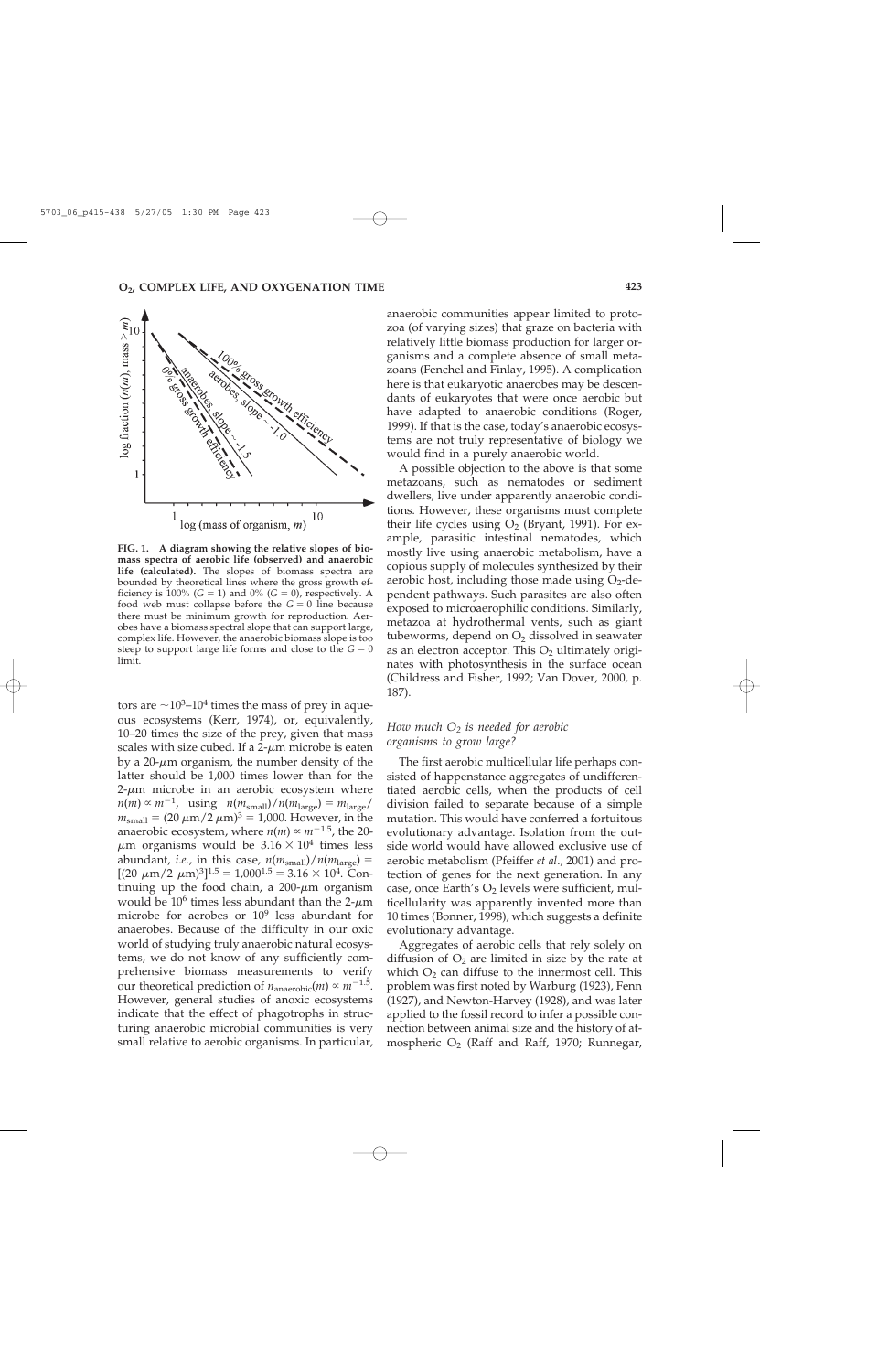1982, 1991b). A maximum size limit can be derived by assuming that the metabolism of the innermost cell consumes  $O_2$  at the rate that  $O_2$ reaches it by diffusion so that the inner partial pressure of  $O<sub>2</sub>$  drops to 0. Appendix 1 gives the mathematical derivation for the case of a spherical organism, and the solution for other geometries can be derived analogously. Table 2 gives the resulting mathematical expressions for size limits on aerobic life for different external partial pressure of atmospheric  $O_2$  ( $P_{O_2}$ ) values and different organism shapes. A typical value around room temperature for the  $O<sub>2</sub>$  consumption rate of small animals, such as roundworms (*e.g*., *Ascaridia galli*), flatworms (*e.g*., *Crenobia alpina*), snails (*e.g*., *Helix pomatia*), and slugs (*e.g*., *Limax flavus*) is  $M \sim 0.1$  cm<sup>3</sup> of  $O_2$   $h^{-1}$  cm<sup>-3</sup> of tissue (Altman and Dittmer, 1968). However, smaller life forms can persist on lower  $O_2$  consumption rates, *e.g*., the giant unicellular green alga *Acetabularia mediterranea* and the sea anemone *Metridium senile* have  $M \sim 0.03$  cm<sup>3</sup> of  $O_2$  h<sup>-1</sup> cm<sup>-3</sup> of tissue (Runnegar, 1991b, and references therein). The lower metabolic rate arises because of Kleiber's Law (Hemmingsen, 1960; West *et al*., 2000). Metabolic rate also has a temperature dependence (Gillooly *et al*., 2001). However, even if these corrections are taken into account, in conditions of  $O_2 \sim 1\%$  of present atmospheric level (PAL), aerobic creatures are very small, limited by a diffusion rate proportional to the  $O<sub>2</sub>$  gradient from the exterior. A maximum size of  $\sim 10^2$  $\mu$ m at 1% PAL (Table 2) is about the size of a single eukaryotic cell or a few microbial cells. A size of  $\sim$ 1 mm is not reached until  $\sim$ 0.1 PAL. At this size, a cilia–muscle transition would become possible (Sleigh and Blake, 1977) and could lead to pumped tubes or rudimentary circulation. Table 2 also includes calculations for organisms that take up  $O_2$  on their entire outer surface by diffusion and then distribute  $O_2$  with blood circulation. For such organisms, a size of  $\sim$ 1 cm can be reached for  $O_2$  at  $\sim$  0.1–1 PAL. Modern examples of "cylindrical" organisms that breathe through vascularized skin (and also oral mucosa) include the lungless salamanders of the family Plethodontidae, which are typically  $\sim$ 1 cm or less in width (Bishop, 1994). The relevance of high  $O_2$  to body size in diffusion-dependent organisms is confirmed by Carboniferous fossils. High  $O<sub>2</sub>$  lev-

| TABLE 2. SIZE LIMITATIONS OF DIFFUSION-BASED AEROBIC LIFE |  |
|-----------------------------------------------------------|--|
|-----------------------------------------------------------|--|

|                                                                   | Organism shape and physiology  |                                 |                                 |                                                                             |                              |                                       |
|-------------------------------------------------------------------|--------------------------------|---------------------------------|---------------------------------|-----------------------------------------------------------------------------|------------------------------|---------------------------------------|
|                                                                   | Organisms with diffusion only  |                                 |                                 | Organisms with blood circulation                                            |                              |                                       |
| Parameter                                                         | Cylinder<br>of radius a        | Sphere of<br><i>radius</i> a    | Disk of<br>thickness<br>a       | Cylinder<br>of radius a                                                     | Sphere of<br><i>radius</i> a | Disk of<br>thickness<br>a             |
| Minimum $P_{\text{ex}}$ for<br>given size, a                      | $\frac{Ma^2}{4K}$              | $\frac{Ma^2}{6K}$               | $\frac{Ma^2}{8K}$               | $\frac{aMd}{2K} + P_{\rm b}$                                                | $\frac{aMd}{3K} + P_{\rm b}$ | $\frac{aMd}{2K} + P_{\rm b}$          |
| Theoretical<br>maximum size<br>Maximum size<br>at $P_{\rm ex}$ of | $\frac{4K}{M}P_{\rm ex}$       | $\sqrt{\frac{6K}{M}}P_{\rm ex}$ | $\sqrt{\frac{8K}{M}}P_{\rm ex}$ | $\frac{2K}{Md}(P_{\rm ex}-P_{\rm b})$ $\frac{3K}{Md}(P_{\rm ex}-P_{\rm b})$ |                              | $\frac{2K}{Md}(P_{\rm ex}-P_{\rm b})$ |
| $0.21$ atm<br>$0.021$ atm<br>$(10\% \text{ PAL})$                 | $\sim$ 1.5 mm<br>$\sim 0.5$ mm | $\sim$ 1.8 mm<br>$\sim 0.6$ mm  | $\sim$ 2.1 mm<br>$\sim 0.7$ mm  | $9 - 28$ mm<br>$0.8 - 3$ mm                                                 | $13 - 43$ mm<br>$1.2 - 4$ mm | $\sim$ 9–28 mm<br>$0.8 - 3$ mm        |
| $0.002$ atm<br>$(1\%$ PAL)                                        | $\sim$ 150 $\mu$ m             | $\sim$ 180 $\mu$ m              | $\sim$ 200 $\mu$ m              |                                                                             |                              |                                       |

The first three columns are for organisms relying solely on diffusion of  $O<sub>2</sub>$  to all internal cells. The other columns are for creatures with blood circulation that rely on diffusion only through an epidermal layer. Here, *M* is the metabolic rate of  $O_2$  consumption (in cm<sup>3</sup> of  $O_2$  h<sup>-1</sup> cm<sup>-3</sup> of tissue), *K* is a permeability constant for  $O_2$  through tissue (in cm<sup>2</sup> of O<sub>2</sub> atm<sup>-1</sup> h<sup>-1</sup>),  $\hat{P}_{ex}$  is the external  $P_{O_2}$  (in atm), and  $P_b$  is the average  $P_{O_2}$  in the blood (in atm). We assume that  $M = 0.03$  cm<sup>3</sup> of O<sub>2</sub> h<sup>-1</sup> cm<sup>-3</sup> of tissue (see text) for the first three organisms and  $M = 0.03$  and  $M = 0.01$  cm<sup>3</sup> of  $O_2$  h<sup>-1</sup> cm<sup>-3</sup> of tissue for organisms with circulation. The latter represents the empirical range of metabolic rate for the organism size. Maximum size is calculated assuming  $P_b$  is an average of arteries  $\sim P_{ex}/\tilde{2}$  and veins  $\sim 0$  atm, and  $K = 8 \times 10^{-4}$  cm<sup>2</sup> of O<sub>2</sub> atm<sup>-1</sup> h<sup>-1</sup> (Weisfogh, 1964; Brown, 1984). Epidermal layers vary from about 10 to 30  $\mu$ m. For the animals with circulation, we assume an epidermal layer of thickness  $d = 30 \mu$ m. PAL of O<sub>2</sub> = 0.21 atm.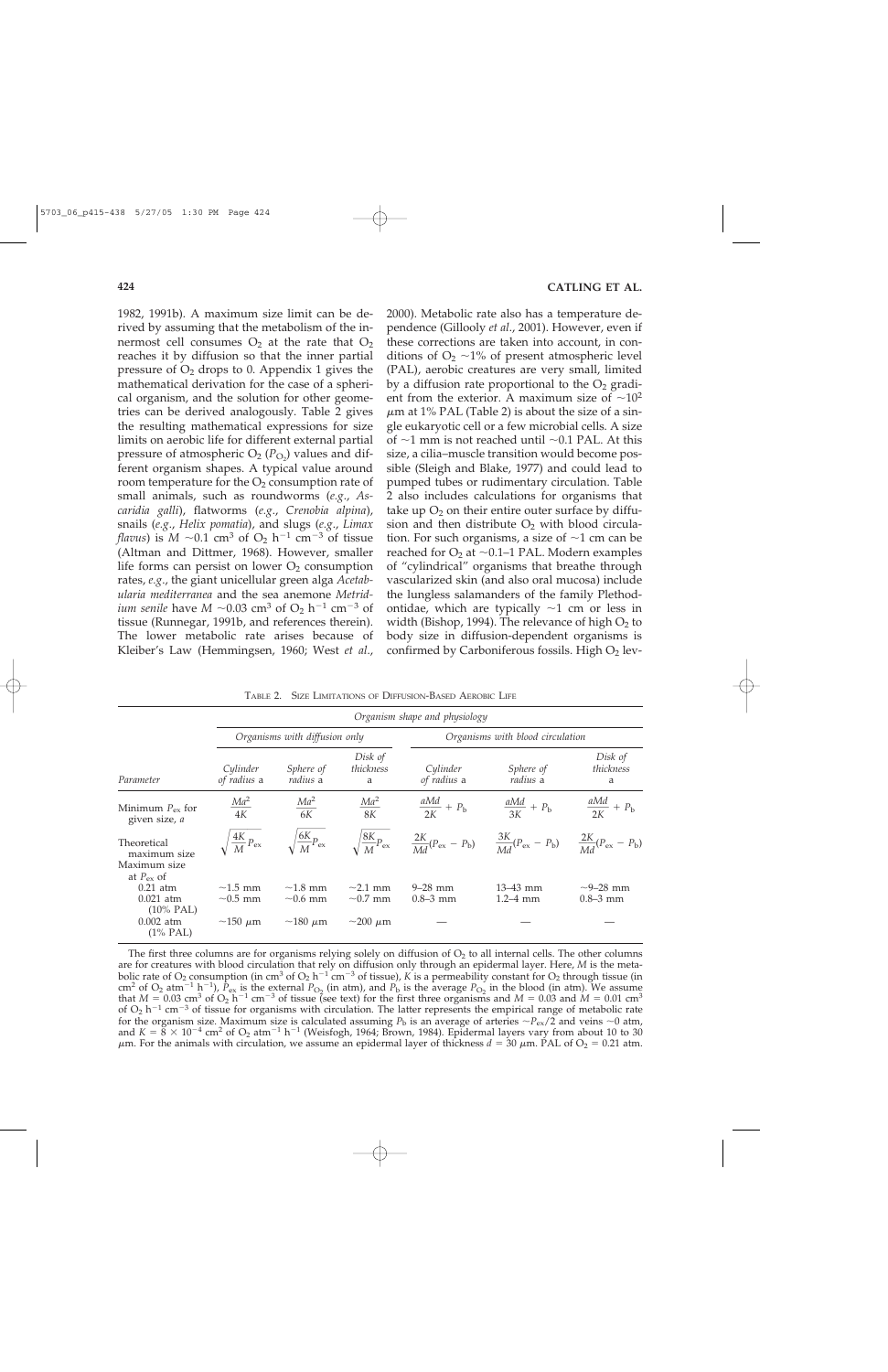els are inferred from geochemical data (Berner *et al*., 2000) when contemporaneous gigantism is evident in insect fossils, including 0.7–m-wingspan dragonflies, 1–m-long millipedes, and giant spiders (Dudley, 1998).

Obviously, calculations in Table 2 do not apply to animals with respiratory organs, such as lungs or gills; these features would develop after simple diffusion-based animals first evolved. Respiratory organs enormously increase the area available for diffusion [*e.g*., the alveolar surface area in an adult human is  $\sim$ 100 m<sup>2</sup> (Colebatch and Ng, 1992)]. Indeed, the fact that folds in the skin can greatly increase the surface area means that the diffusion-limited size calculations are only crude guidelines. Organisms with complex surfaces can be larger. Corals and sponges are obvious examples. Another example is the frog *Telmatobius culeus*, which has poorly developed lungs, but has adapted to a high-altitude (3,812 m) lake (Titicaca, Peru) with highly vascularized skin flaps through which it absorbs  $O_2$  (Hutchinson *et al*., 1976; Weber *et al*., 2002).

It is interesting to consider how high the  $O<sub>2</sub>$ level has to be for animals with closed blood circulation to become possible. A closed circulation system is a pumped system with a continuous series of vessels to circulate blood to all cells (found in most vertebrates); in contrast, an open circulatory system, found in some invertebrate phyla, directly bathes internal organs in blood in a body cavity or hemocoel (although in insects this is generally used to supply nutrients rather than  $O_2$ ). The physics of blood flow must limit the minimum size for an organism with a pulsed circulatory system. Organisms with blood circulation must have sufficiently wide arteries branching from the aorta so that the heart pulse is not completely viscously damped. It can be shown that this requires viscous impedance matching at branch points, so that the cross-sectional area of a parent artery is the sum of the two daughter arteries into which it divides (West *et al*., 1997). At the other end of the system, capillaries are dominated by viscosity because they are only  $\sim$ 10  $\mu$ m or less in diameter, so when a capillary divides, the sum of the daughter capillary cross-sectional areas must exceed that of the parent capillary for optimal flow energetics. As an organism decreases in size, eventually a point is reached at which even the arteries are too constricted to permit area-preserving branching. In this case, an aorta would branch immediately to capillaries,

and the heart pulse wave would not extend far beyond the aorta. The minimum organism mass when this crossover point occurs is  $\sim$ 3 g (West *et*) *al.,* 2002). For an organism with density  $\sim$ 1 g cm-3, this corresponds to a radial dimension of 9 mm. West *et al*. (2002) have suggested that this is applicable to the mass of the smallest mammal, the Etruscan pygmy shrew (*Suncus etruscus*), which has mean adult mass  $\sim$ 2 g (Jurgens, 2002) and 0.1-mm-radius aorta (Dobson, 2003). This mass limit also happens to be similar to the smallest flying mammal (2–3 g), the bumblebee bat (*Craseonycteris thonglongyai*), as well as the smallest bird  $(\sim 3 \text{ g})$ , the Cuban bee hummingbird (*Mellisuga helenae*). This lower mass limit for closed circulation would be commensurate with the maximum size  $\sim$ 1 cm in Table 2, which was derived with a completely different line of physical reasoning. Thus, closed blood circulation may have become possible when  $P_{\text{O}_2}$  was high enough to allow an organism of sufficient size to support pulsatile blood flow. This could occur for  $O<sub>2</sub>$  ~0.1 PAL, if we generously assume a favorably small epidermal layer  $\sim$ 10  $\mu$ m and low metabolic rate,  $M \sim 0.03$  cm<sup>3</sup> of  $O_2$  h<sup>-1</sup> cm<sup>-3</sup> of tissue. No doubt, organisms would first have had passive fluid-filled vessels before evolving tubes pumped by muscles, respiratory transport proteins, and a localized muscular pump. Given that disk-shaped organisms would have been the largest organisms to evolve under purely diffusion-based circumstances (Table 2), these might be favored as the first organisms to reach sufficient size for circulatory systems. This would be consistent with flat, frond-like shapes of some Ediacaran fauna such as *Dickinsonia* (Runnegar, 1991a).

As a caveat, we note that the  $P_{\text{O}_2}$  available to an organism is not necessarily the same as the atmospheric *P*<sub>O2</sub>. Photosynthetic organisms produce  $O_2$  inside their cells and so would not be subject to external diffusion constraints. This is possibly relevant to fossil algae from the Proterozoic (2.5–0.543 Ga), when  $P_{\text{O}_2}$  was likely only a few percent PAL (see The coupled history of biological complexity and atmospheric oxygen). Furthermore, some animals exist in symbiosis with algae, so early animal life may have also relied upon symbiotic algae (Fisher, 1965). Another caveat is that anaerobic life could become macroscopic and passively mobile but not complex. An analog can be found in jellyfish, which essentially consist of two layers of cells separated by a buoy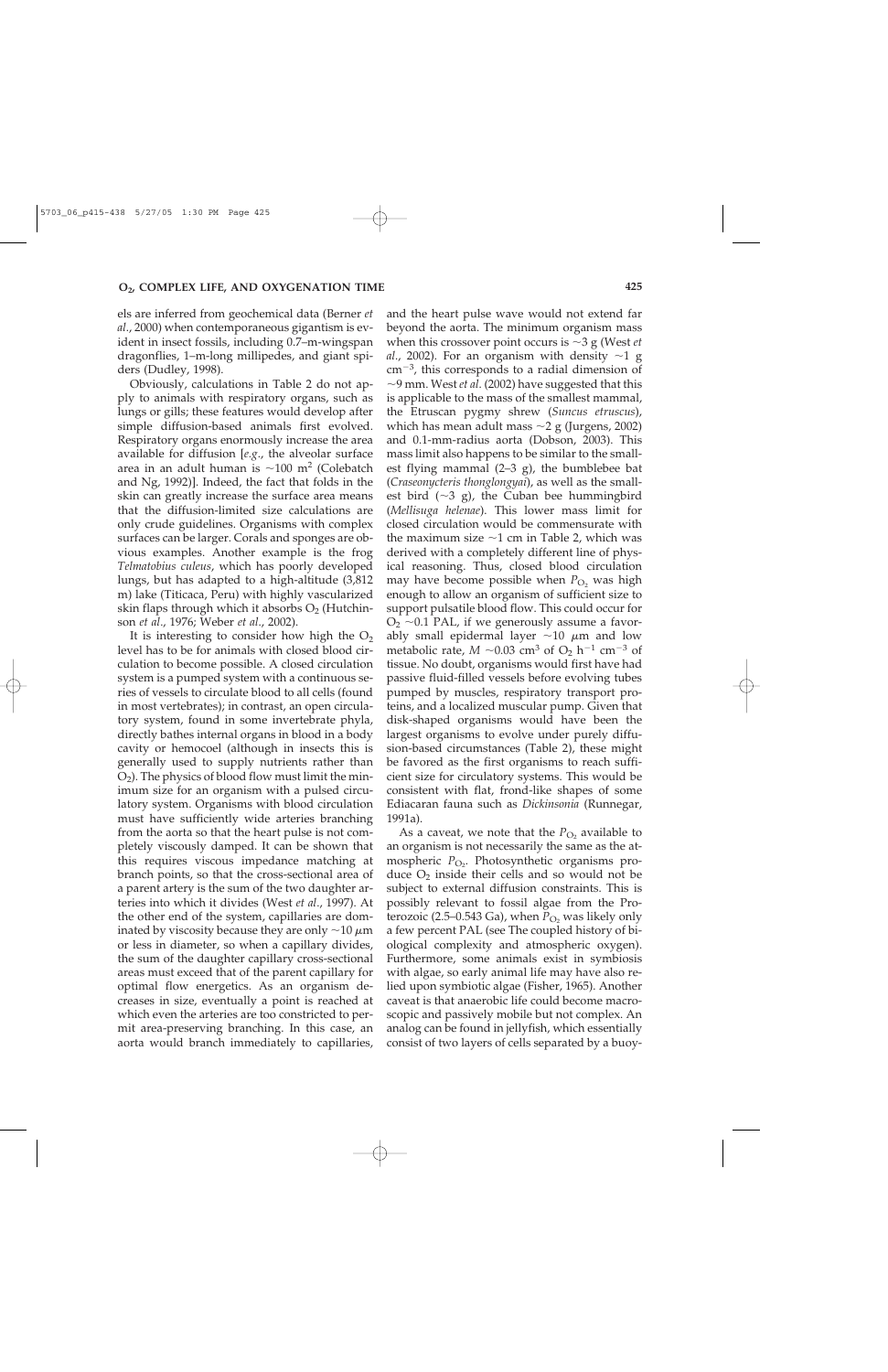ant, metabolically inert mass of jelly, or mesogloea. Consequently, *Cyanea capillata* (the lion's mane jellyfish), the largest example, grows up to 2.5 m across with tentacles  $>$ 30 m. It is conceivable that a colony of anaerobic cells could grow macroscopic in a similar manner. Such an entity, passively mobile, mostly dead, and with relatively simple differentiation, does not fall within our definition of complex life given in the first paragraph of the Introduction. In summary, we conclude that an  $O_2$  level  $\sim$ 0.1 PAL is needed to grow as large as approximately millimeter scale on the basis of diffusion and that an  $O_2$  level  $\sim$  0.1–1 PAL is a prerequisite to cross the threshold for organisms of size  $\sim$ 1 cm with closed, pulsatile circulatory systems.

These deductions about  $P_{\text{O}_2}$  and organism size should also apply to life on other habitable planets if we accept that  $O_2$  is required for complex life (see Chemical Energetics and the Properties of  $O_2$ ) along with two further postulates. The first postulate is that Kleiber's Law applies to life on other planets as it does to life on Earth. If the basis for Kleiber's Law is fractal geometry [self-similar transport systems for mass and energy, combined with an evolutionary drive to minimize energy dissipation (West *et al*., 2000)] or simply a result of efficient transport in a three-dimensional organism (Banavar *et al*., 1999; Dreyer, 2001), then its extension to life elsewhere is entirely plausible. The second postulate is that evolution on other planets would achieve similar aerobic metabolic efficiency as evolution has done on Earth. With these postulates, the relationship between diffusion and metabolic rates for life elsewhere would scale similarly to that for terrestrial life. If so, similar gradients in  $P_{\text{O}_2}$  would be required to grow large and complex because we have framed the calculated diffusion limits generally in terms of  $P_{\text{O}_2}$  in equilibrium with water. A planet with a higher total atmospheric pressure would change the density of an organism's tissue, which we assume to be similar to water, and change the O2 diffusion coefficient *K*. However, the effect is small. Liquid density,  $\rho$ , as a function of pressure, *P*, is given by  $\rho = \rho_0(1 + \beta P)$ , where  $\beta$  is compressibility. Given  $\beta = 0.459$  GPa<sup>-1</sup> for water (at  $20^{\circ}$ C), there would only be a 0.5% increase in density for an extrasolar planetary atmospheric pressure of 100 bar (0.01 GPa).

Finally, we mention in passing that the importance of large size for complexity is an obvious precursor for life that has the potential to develop

technology. First, small life  $({\sim}10^{-3}$  m) cannot have enough cells for neurological complexity. Second, physics limits the abilities of small organisms. This is best exemplified in a famous essay by Went (1968) that compares ants with humans. Went (1968) noted how ants cannot use tools because a miniature hammer has too little kinetic energy, how ants cannot pour liquids because of surface tension, and how ants cannot use ant-sized books because intermolecular forces would stick the pages together.

## **THE BIOCHEMICAL REQUIREMENT OF O2 BY THE METAZOA**

In Why oxygen is a uniquely energetic oxidant, we considered the uniqueness of  $O<sub>2</sub>$ -utilizing metabolism in a general context. There are two further aspects of  $O<sub>2</sub>$  to consider with respect to its biological necessity for complex life on Earth. One is the unique role of  $O_2$  for the synthesis of various biochemicals used in complex life. The other concerns the apparent influence of historic increases in atmospheric  $O_2$  in facilitating increased biological complexity. The idea that  $O<sub>2</sub>$  triggered the sudden development of complex life at the end of the Precambrian is met with skepticism by some paleontologists (*e.g*., Budd and Jensen, 2000), while largely embraced by others (Runnegar, 1991a; Knoll and Carroll, 1999). However, sufficient  $O_2$  must at least have been a precursor to advanced metazoans.

## *The biochemical role of*  $O_2$  *in terrestrial complex life*

There are two functions of  $O_2$  in aerobic life. The first, which accounts for most  $O_2$  use  $[-90\%$ in mammals (Rolfe and Brown, 1997)], is to serve as a terminal electron acceptor in the energy production of aerobic metabolism. The second, less widely recognized, role for  $O_2$  is as an obligatory oxidant in the biosynthesis of numerous specialized molecules (Bloch, 1962; Margulis *et al*., 1976; Towe, 1981). More than 200 enzymes are known to use  $O_2$  as a substrate, although not all of these biochemical pathways are fully understood (Malmstrom, 1982). "Oxygenases" catalyze reactions in which one or both atoms of  $O_2$  are incorporated into organic molecules, while "oxidases" catalyze reactions in which  $O<sub>2</sub>$  serves as electron acceptor only (*e.g*., Chapman and Schopf,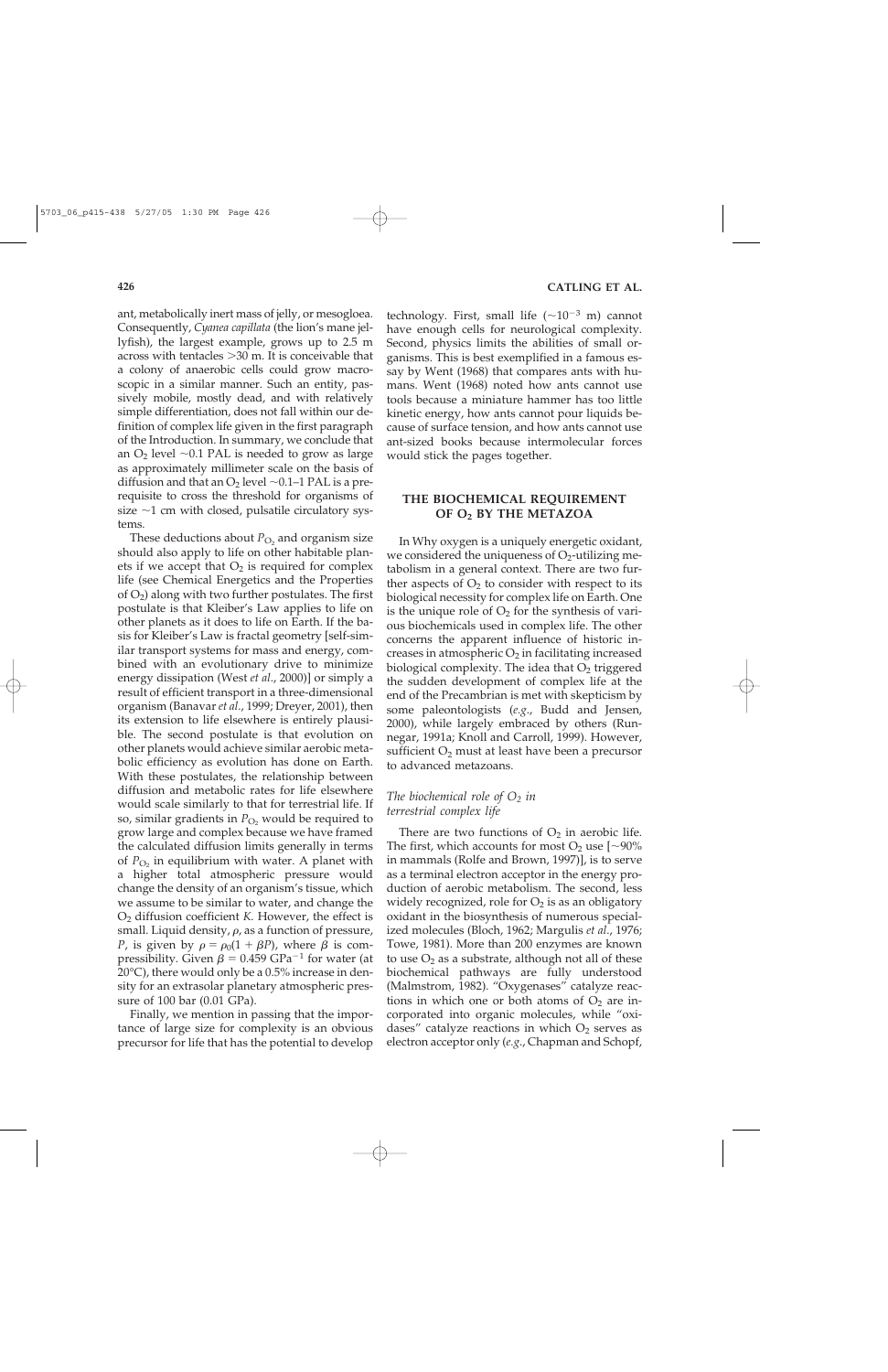1983). Some molecules, such as the amino acid tyrosine, are synthesized anaerobically in microbes and plants, whereas in animals an  $O<sub>2</sub>$ -dependent pathway is used. Other molecules, such as sterols, polyunsaturated fatty acids, and, with certain qualifications, carotenes and respiratory pigments, are produced only in  $O<sub>2</sub>$ -dependent reactions (Bloch, 1962). Table 3 shows a few prominent biochemicals that use  $O<sub>2</sub>$  as an obligatory oxidant in biosynthesis. Because pathways are  $O<sub>2</sub>$ -dependent, even animals that inhabit apparently anoxic environments need  $O_2$  for growth and biosynthesis. For example, the nematode *Ascaris*, which infests a billion people's intestines worldwide, has evolved unique hemoglobin that binds  $O_2$  25,000 times more tightly than its mammalian homolog. Thus, despite its low- $O_2$  environment, *Ascaris* females extract enough O<sub>2</sub> to biosynthesize  $\sim$ 12 mg of cholesterol in daily egg production (Sherman *et al.*, 1992). Clearly, free O<sub>2</sub> greatly diversifies and extends an organism's capacity for organic synthesis. Oxygen-dependent biosynthesis of the structurally unusual amino acid hydroxyproline is an important example because collagen, a hydroxyproline-containing protein, is essential for the structure of animals (Towe, 1981). Hydroxyproline allows collagen to possess a hydrogen-bonded helical structure that is strong enough to form the structural foundations of the most familiar trappings of biological complexity: blood vessels, tendons, cartilage, and skin (*e.g*., Darnell, 1995, pp. 1126–1134). Oxygen-dependent biochemicals are also used in sclerotization, the process that hardens cuticles in arthropods (Mason, 1965; Brunet, 1967). In sclerotization, protein chains become cross-linked by hydrogen bonds through the action of highly reactive quinones produced by phenol oxidase, which promotes the oxidation of catechols (compounds with a benzene ring and two hydroxyls) (Hopkins and Kramer, 1992). Indeed, the emergence of unique phenol oxidases may have led to hard exoskeletons at the end of the Precambrian, with an associated increase in animal size and fossil preservation (Burmester, 2002). In the same vein, Rhoads and Morse (1971) and Lutz and Rhoads (1977) have noted that organic acids produced from anaerobic metabolism tend to dissolve extracellular minerals, which explains why calcerous skeletons are excluded from presentday benthic environments in equilibrium with  $O_2$  $<$  0.2 PAL. Thus the appearance of calcified skeletal fossils at 549 Ma in the Ediacaran Period (Martin *et al*., 2000) may also be linked to the role of O2 in facilitating skeletal biochemistry.

Generally, it is reasonable to conclude that the presence of  $O_2$  confers an evolutionary advantage in opening up new metabolic pathways for syn-

| <b>Biochemical</b>            | Biological role                                                                                                                                      | Synthesis step using $O_2$                                    |
|-------------------------------|------------------------------------------------------------------------------------------------------------------------------------------------------|---------------------------------------------------------------|
| Sterols and their derivatives | Cell membranes (e.g.,<br>cholesterol); precursor to<br>steroid hormones (e.g.,<br>testosterone and estradiol)<br>and bile acids for fat<br>digestion | Squalene $\rightarrow$ squalene-2,3-epoxide <sup>1</sup>      |
| Collagen                      | Structural support and<br>connective tissues                                                                                                         | Proline $\rightarrow$ hydroxyproline <sup>2</sup>             |
| Polyunsaturated fatty acids   | Cell membranes                                                                                                                                       | Desaturation of $\Delta^9$ -monounsaturated<br>fatty $acids1$ |
| Tyrosine                      | Protein structure; precursor to<br>thyroid hormones, pigments,<br>and several neurotransmitters                                                      | Phenylalanine $\rightarrow$ tyrosine <sup>1</sup>             |
| Retinol (vitamin A)           | Visual process in higher<br>animals; cell growth and<br>differentiation; reproduction                                                                | Beta-carotene $\rightarrow$ retinal <sup>3</sup>              |
| Ubiquinone                    | Mitochondrial respiratory<br>chain; antioxidant                                                                                                      | 4-Hydroxybenzoate $\rightarrow$ ubiquinone <sup>4</sup>       |

TABLE 3. IMPORTANT METAZOAN BIOCHEMICALS THAT USE  $O_2$  in Their Biosyntheses

1Bloch (1962).

<sup>2</sup>Fujimoto and Tamiya (1962).<br><sup>3</sup>Leuenberger *et al.* (2001).

<sup>4</sup>Alexander and Young (1978).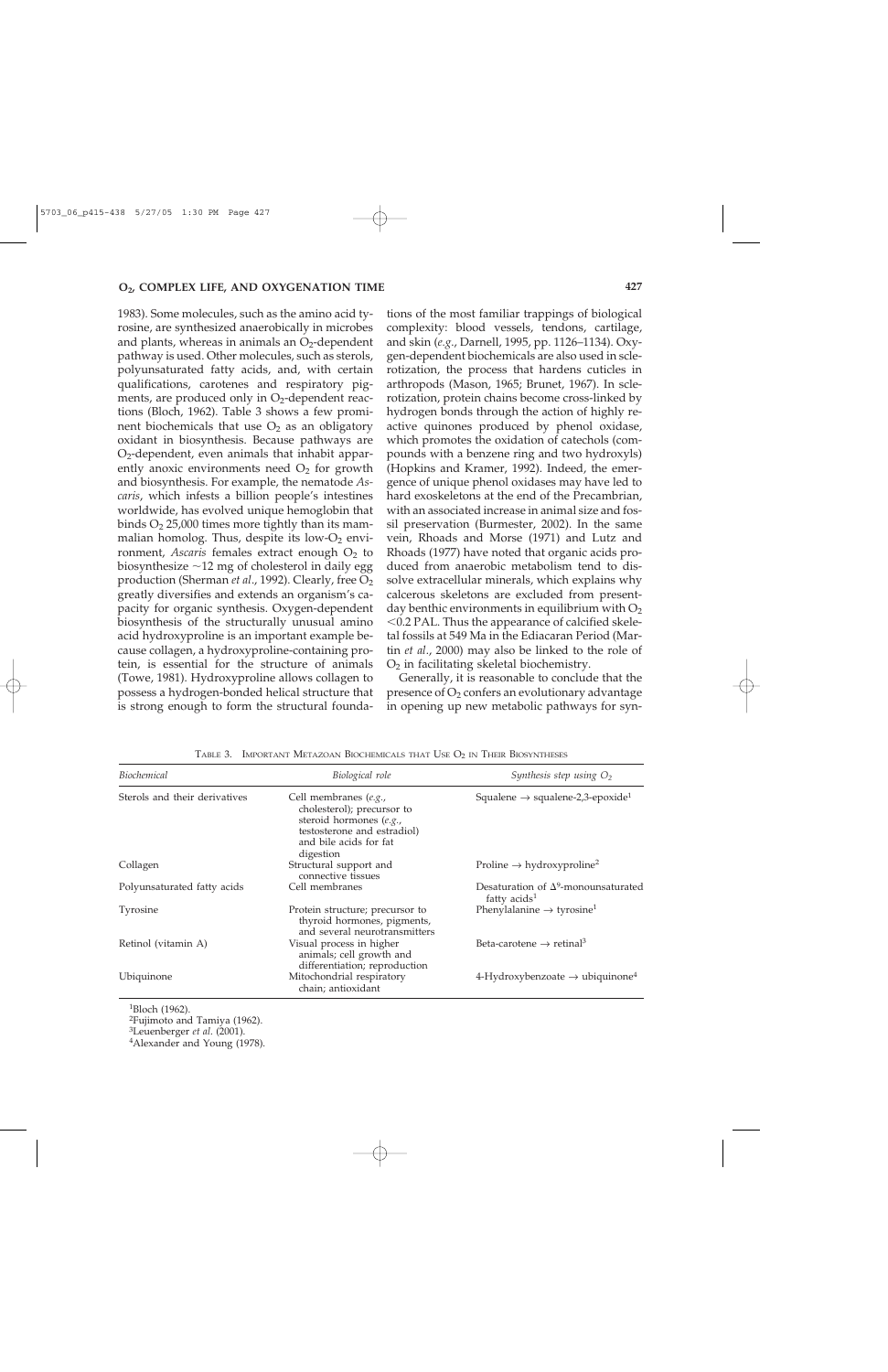thesizing specialized structural molecules. However, we are circumspect in generalizing this to animal-like life elsewhere; it is uncertain whether structural molecules produced in  $O<sub>2</sub>$ -dependent pathways would necessarily be explicitly required for complex life elsewhere. Nonetheless, all of the above indicates that  $O_2$  is essential in the biosynthetic pathways of terrestrial animals.

# *The coupled history of biological complexity and atmospheric oxygen*

Darwin (1859) famously noted the paradox of a long Precambrian history without obvious fossils followed by an eon of relatively abundant fossils. If atmospheric  $O_2$  was an environmental constraint on organism size, this paradox is resolved. Nursall (1959) first suggested that the time scale to build up  $O_2$  was a rate-limiting step for the appearance of metazoans, a view later championed by Cloud (1968, 1976, 1988). Modern data suggest that there were two major increases in Earth's atmospheric  $O_2$ . These occurred near the beginning and end of the Proterozoic (2.5–0.543 Ma), respectively. The first increase occurred around 2.4–2.3 Ga in the Paleoproterozoic when the atmosphere became redox-dominated by  $O<sub>2</sub>$  (Holland, 1999). Then in the Neoproterozoic, about 1.0–0.6 Ga,  $O_2$  increased a second time, as evidenced by increased sulfate levels in the ocean (Canfield and Teske, 1996; Canfield, 1998; Hurtgen *et al.*, 2005). Both O<sub>2</sub> increases appear to have been followed by substantial changes in the Earth's climate and biota. In particular, both the Neoproterozoic and Paleoproterozoic eras are characterized by tropical glaciations (Evans *et al*., 1997; Hoffman *et al*., 1998) and large oscillations

of sedimentary carbon isotopes that may follow increases in  $O_2$  (Knoll, 1986; Kaufman, 1997; Melezhik *et al*., 1999; Lindsay and Brasier, 2002; Bekker *et al*., 2004).

Figure 2 shows how the  $P_{\text{O}_2}$  through time is correlated with the evolution of life. The atmosphere started out with virtually no oxygen ( $P_{\text{O}_2}$   $\sim$ 10-<sup>13</sup> bar) before life existed (Kasting, 1993), but now contains 21% O<sub>2</sub> by volume ( $P_{\text{O}_2} \sim 0.21$  bar). The rise of  $O_2$  at 2.4–2.3 Ga would have provided a global source of  $O_2$  for respiration and created an ozone layer, shielding surface life from biologically harmful UV radiation. Photochemical models show that harmful UV in the 200–280 nm range is mostly absorbed with an ozone layer that is well established at  $P_{\text{O}_2} \sim 0.002$  bar (Kasting and Donahue, 1980; Kasting, 1987). Paleontological evidence is consistent with the hypothesis that the rise in  $O_2$  at 2.4–2.3 Ga invoked biological evolution. The oldest known fossils that are visible to the naked eye are found in 1.89-Ga shales from Michigan: spirally coiled organisms (*Grypania spiralis*), which were probably filamentous algae (Han and Runnegar, 1992; Schneider *et al*., 2002). If *Grypania* respired, it would have needed  $P_{\text{O}_2}$  $\sim$  0.02 bar or more to survive, unless it were photosynthetic, in which case sufficient  $P_{\text{O}_2}$  could have been generated internally (Runnegar, 1991a). Acritarchs, which are fossilized tests of eukaryotic organisms, are first found in 1.85-Ga rocks in China (Zhang, 1997) and become abundant in younger Proterozoic rocks, generally in the size range  $40-200 \mu m$  (Knoll, 1992). The rise of  $O_2$  may also be linked to the emergence of relatively large filamentous life. Diverse fossils up to 4–5 mm long are found in northern China at 1.7 Ga, and may be multicellular (Shixing and

FIG. 2. The thick dashed line shows a possible evolutionary path for atmospheric O<sub>2</sub> that satisfies biogeochem**ical data.** Dotted vertical lines show the duration of biogeochemical constraints, such as the occurrence of detrital siderite (FeCO<sub>3</sub>) in ancient riverbeds (Rasmussen and Buick, 1999). Left-pointing arrows indicate upper bounds on the *P*<sub>O<sub>2</sub></sub>, whereas right-pointing arrows indicate lower bounds. Unlabeled solid vertical lines indicate the occurrence of particular paleosols, with the length of each line showing the uncertainty in the age of each paleosol. Inferences of *P*<sub>O2</sub> from paleosols are taken from Rye and Holland (1998). An upper bound on the level of *P*<sub>O2</sub> in the prebiotic atmosphere at  $\sim$ 4.4 Ga (shortly after the Earth had differentiated into a core, mantle, and crust) is based on photochemical calculations. MIF is "mass-independent isotope fractionation," which in sulfur is caused by photochemistry in an O<sub>2</sub>-poor atmosphere. The *P*<sub>O<sub>2</sub> level inferred from MIF observed in pre-2.4 Ga sulfur isotopes is based on the</sub> photochemical model of Pavlov and Kasting (2002). Biological lower limits on  $P_{\rm O_2}$  are based on the  $\rm O_2$  requirements of (1) the marine sulfur-oxidizing bacterium, *Beggiatoa* (Canfield and Teske, 1996), (2) Ediacaran animals, and (3) charcoal production in the geologic record. A "bump" in the  $O_2$  curve around  $\sim$ 300 Ma, in the Carboniferous, is based on the interpretation of Phanerozoic carbon and sulfur geologic data by Berner *et al.* (2000). Data are from the fol-<br>lowing references: <sup>1</sup>Rosing (1999), <sup>2</sup>Buick *et al.* (1981), <sup>3</sup>Walsh (1992), <sup>4</sup>Rasmussen and Buick <sup>6</sup>Han and Runnegar (1992) and Schneider et al. (2002), <sup>7</sup>Zhang (1997), <sup>8</sup>Zhu and Chen (1995), <sup>9</sup>Butterfield (2000), <sup>10</sup>Butterfield *et al.* (1994), <sup>11</sup>Xiao and Knoll (2000), <sup>12</sup>Narbonne and Gehling (2003), <sup>13</sup>Gray (1993), <sup>14</sup>Kenrick and Crane (1997), <sup>15</sup>Clack (2000), <sup>16</sup>Ji *et al.* (2002). <sup>17</sup>Ni *et al.* (2004), <sup>18</sup>Brunet *et al.* (2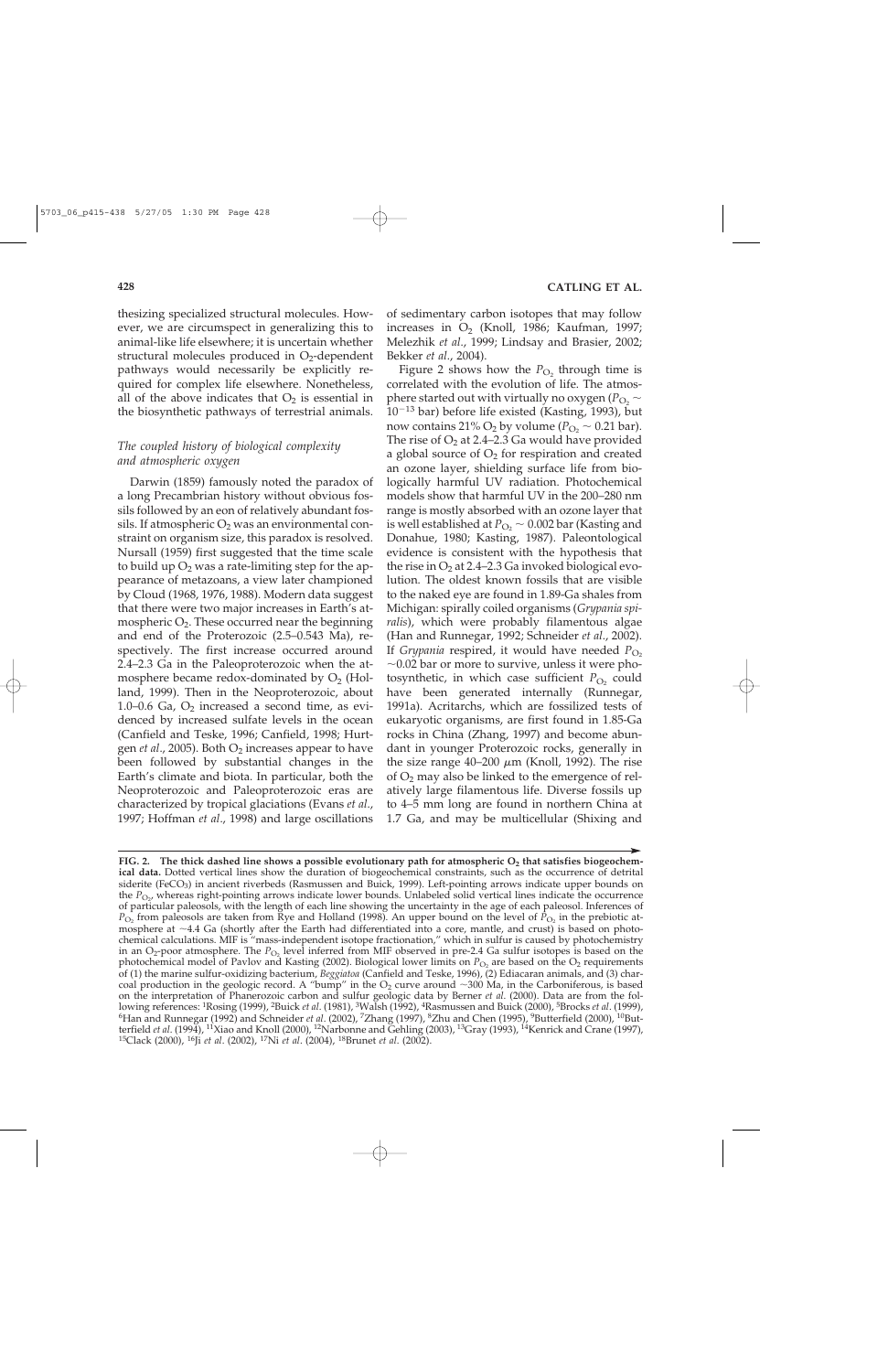Huineng, 1995; Zhu and Chen, 1995). Then by 1.4 Ga, similar, often larger, carbonaceous fossils become abundant worldwide in marine sedimentary rocks (Knoll, 1992).

The inferred second rise in  $O_2$  in the Neoproterozoic may have led to a decrease in atmospheric methane (Pavlov *et al*., 2003), subsequent glacial periods associated with the loss of greenhouse warming (Hoffman and Schrag, 2002), and a drastic change in Earth's biota. The pivotal event for complex life was the appearance of macroscopic animal fossils. The oldest known radially symmetric impressions of animal embryos, eggs, and possible sponges date from  $\sim 600$  Ma

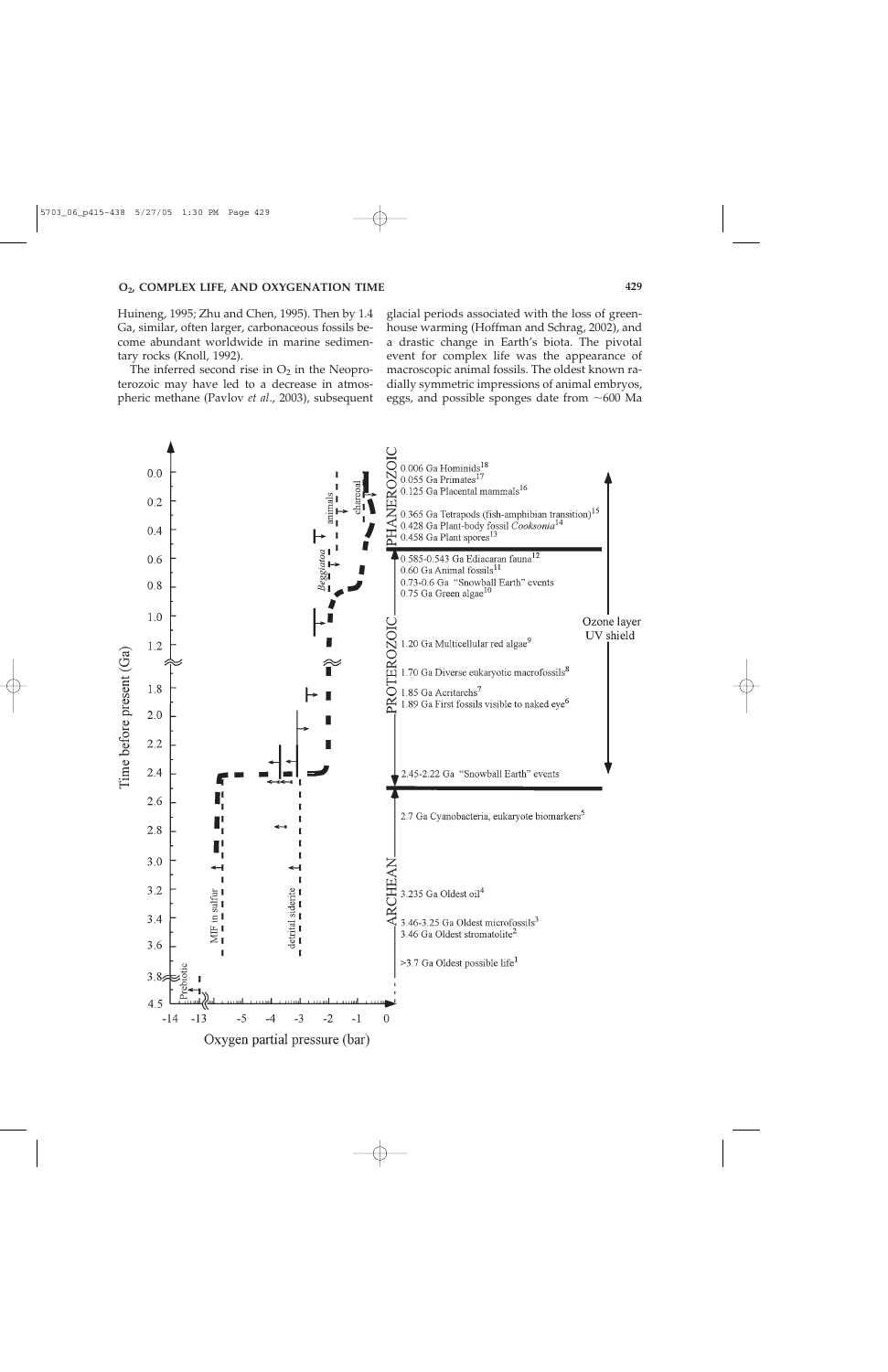(Li *et al*., 1998; Xiao and Knoll, 2000). These follow the Marinoan glaciation ( $\sim$ 610 Ma), which is the last of between two and four Neoproterozoic glaciations (Hoffman and Schrag, 2002). Subsequent soft-bodied fossils were initially identified in the Ediacaran hills in southern Australia, and similar Ediacaran fossils appear on six continents. The oldest Ediacaran fossils are  $\sim$ 575 Ma (Narbonne and Gehling, 2003). Shortly afterward, fossil evidence for animals with bilateral symmetry is found at 555 Ma (Martin *et al*., 2000). Molecular evidence suggests that the metazoa originated earlier at  $\sim$ 1,000 Ma, with modern phyla such as arthropods, molluscs, brachiopods, and echindoderms diverging  $\sim$  600–800 Ma (Benton and Ayala, 2003). Actually, molecular clock dates for the early diversification of animals vary by as much as 1 billion years, but all require at least some interval of animal evolution that precedes the entrance of animals into the fossil record. The appearance of animals is consistent with a second rise in  $O_2$  around 0.8–0.6 Ga (Canfield and Teske, 1996; Knoll and Holland, 1995; Knoll and Carroll, 1999; Hurtgen *et al.*, 2005). Certainly  $P_{\text{O}_2}$  levels must have been at least 0.1 PAL to support large animal metabolism (see How much  $O_2$  is needed for aerobic organisms to grow large?).

Finally, in the Phanerozoic eon (0.543 Ga to present),  $P_{\text{O}_2}$  has probably always been  $0.2 \pm 0.1$ bar, sufficient to support large life forms. The colonization of the land by plants began around  $\sim$ 450 Ma, fish evolved into amphibians by 365 Ma, and placental mammals were present by 125 Ma (Fig. 2). Charcoal is found in continental rocks from 350 Ma onwards, which indicates  $O_2$  exceeding an  $\sim$ 15% mixing ratio for all recent epochs because wood cannot burn below this level (Lenton and Watson, 2000).

# **THE OXYGENATION TIME ON EXTRASOLAR HABITABLE PLANETS**

The previous sections provide a case that sufficient  $O_2$  is necessary for complex life, and that on Earth, it took  $\sim$ 3.9 billion years to reach the required level of  $O_2$ . By extension, on other inhabited planets, the appearance of complex life would be mainly rate-limited by the oxygenation time. What sets this time scale?

The factors that controlled the oxygenation time on Earth are still an issue of debate, though oxygenic photosynthesis is the only plausible

source of  $O_2$  that could account for Earth's  $O_2$ (Walker, 1977). In photosynthesis, the production of 1 mol of organic carbon ("CH<sub>2</sub>O") generates 1 mol of  $O_2$  via  $CO_2 + H_2O \rightarrow CH_2O + O_2$ . Burial of organic matter in sediments is the source of  $O<sub>2</sub>$ because otherwise respiration or decay reverses the reaction. However, the fate of this  $O_2$  depends on the magnitude of the various sinks for  $O_2$ ; there is no reason for the  $O_2$  to accumulate or persist in the atmosphere, as is often stated (*e.g*., Lane, 2002, p. 24). Plausible evidence for the earliest oxygenic photosynthesis comes from  $2-\alpha$ -methylhopane biomarkers derived from cyanobacteria and steranes derived from eukaryotic sterols at 2.7 Ga (Brocks *et al*., 1999, 2003; Summons *et al*., 1999). Thus, oxygenic photosynthesis likely existed long before detectable  $O<sub>2</sub>$  in the atmosphere. This means that either the  $O<sub>2</sub>$ source increased or the  $O_2$  sink decreased. Some workers have favored the former idea, arguing for an increase in organic burial rates (Des Marais *et al*., 1992; Godderis and Veizer, 2000; Bjerrum and Canfield, 2002). Others dispute the increased  $O<sub>2</sub>$  source on the basis of the constancy of the carbon isotope record and suggest a decrease in the  $O<sub>2</sub>$  sink from reducing gases that emanate from the solid Earth (Kasting *et al*., 1993; Kump *et al*., 2001; Catling *et al*., 2001; Holland, 2002). Proponents of the latter hypothesis note how excess hydrogen (or hydrogen-bearing reducing gases) in the pre-oxygenated atmosphere would necessarily promote hydrogen to escape to space and irreversibly oxidize the Earth.

On other habitable planets, the level of  $O_2$  sinks and sources would also be the important factors for setting the oxygenation time. Assuming oxygenic photosynthesis arises, tectonic activity, which produces a flux of reduced species (hydrothermal aqueous ions, volcanic gases, and metamorphic gases), would have to be sufficiently low to allow a chemical state where  $O<sub>2</sub>$ production from organic burial exceeds reduced sinks. However, the possible controls on the build up of  $O_2$  are intricate. To illustrate this, we briefly discuss possible planetary parameters that could affect oxygenation:

1. *Planet size*. Although the rocky, inner planets of the Solar System are all Earth-sized or smaller, this may not be typical. A stellar nebula that condenses to a disk with a larger surface density than that of the solar nebula would produce much larger inner planets (J.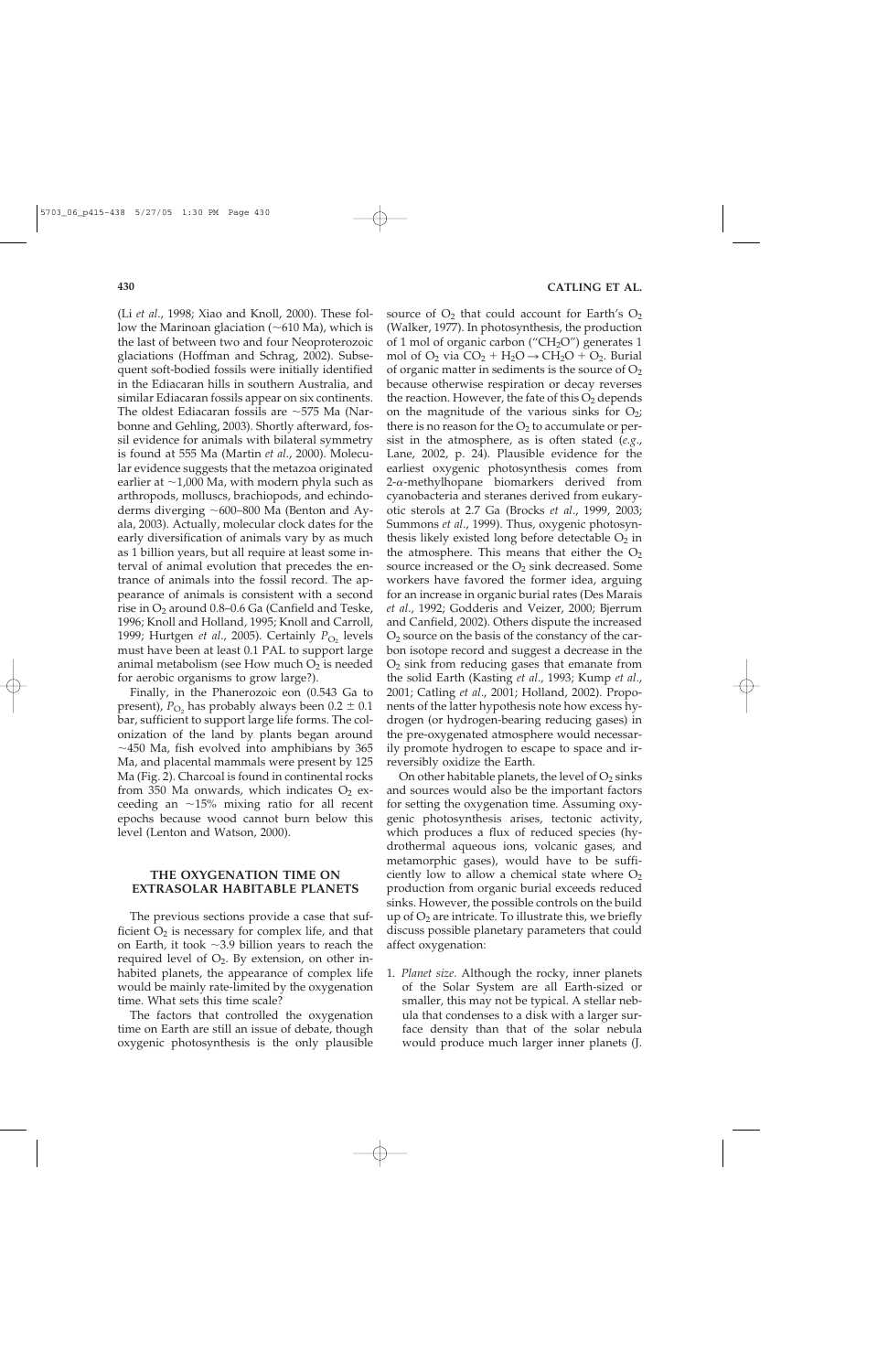Chambers, personal communication). In turn, planetary size would affect the surface heat flux, which drives tectonic activity. Another effect of planetary size is its influence on hydrogen escape. In the case of diffusion-limited escape, the rate scales with planetary size because the diffusion length, set by the atmospheric scale height, gets smaller, all other things being equal. On the other hand, if the planet is sufficiently large, hydrogen would be gravitationally bound.

- 2. *Planetary continents*. The presence or absence of continents would affect the oceanic heat flux, total continental weathering, and organic carbon burial. Granite production is caused by tectonism, and the presence of oceans appears critical (Meissner, 1986; Campbell and Taylor, 1993). A habitable (ocean-bearing) planet may grow continents also, but the exact mechanisms for continent formation even for Earth are still debated (Taylor and McLennan, 1995, 1996).
- 3. *Planet composition*. More oxidized or more reducing compositions should give rise to more oxidized or reducing gases, respectively, in volcanism and metamorphism. An insight into extrasolar planet composition could be determined by spectroscopy of the parent star's photosphere because photospheres track CI chrondritic composition, the primordial material from which planets form (Taylor, 2001, p. 75). There could also be a notable tectonic sensitivity to mean planetary density and initial specific radioactivity, which changes principally because of radioactive potassium abundance.
- 4. *Planet biospheres*. Some anaerobes remove mobile reductants and oxidize an atmosphere [*i.e.*,  $CO_2 + 2H_2 = CH_2O$  (buried) + H<sub>2</sub>O;  $CO + H_2 = CH_2O$  (buried)]. This is counteracted by fermenters, which consume organic matter and release gases such as methane. The efficiency with which reductants are buried could limit hydrogen escape and planetary oxidation. Also, we have little grasp of how the source of free  $O_2$ , the burial of photosynthesized organic carbon, may differ on other planets. When we look at the Earth, carbon that fluxes into the ocean–atmosphere system fluxes out into sediments as organic carbon and inorganic carbonate carbon in an  $\sim$ 1:4 ratio (Schidlowski, 1988). Consequently, this ratio is tied to  $O_2$  production. However, cur-

rently there is no adequate explanation for this carbon ratio so its value on other planets with different biospheres is guesswork.

Knoll (1985) and McKay (1996) have also argued that the oxygenation time would be the rate-limiting step in the development of advanced extraterrestrial life. This is in contrast to others who, neglecting the co-evolution of the environment, have thought biological factors to be important. For example, Carter (1983) considered the rate-limiting steps for the development of metazoa to be the evolution of the genetic code and the organization of the nervous system, but the fossil record (Fig. 2) does not support this. One possible biological factor that may be important for the development of metazoa is cell organization, in addition to a physical constraint from oxygen. Almost all anaerobes are prokaryotes, and aerobic prokaryotes are also tiny. So it follows that in terrestrial life the eukaryotic cell organization was an important prerequisite for multicellularity. However, we note that eukaryotic life appears to have existed long before animals (Brocks *et al*., 1999), so that oxygen is a more convincing ultimate rate-limiting factor for life that is explicitly animal-like rather than merely multicellular. Clearly, the factors that go in to the oxygenation time, as discussed above, are complicated and, for the most part, scientifically undeveloped. But even if the oxygenation time is comparable on other planets, we note that many stars are much longer lived than the Sun. The Sun, a G2–type star, has a 10 billion year lifetime on the main sequence. But G5, K0, or K5 stars would last 13, 18.4, and 45.7 billion years, respectively, and could accommodate long planetary oxygenation times. Given how little we know about the occurrence of Earth-sized planets and their planetary evolution, we cannot reasonably say whether habitable planets elsewhere are going to be more or less likely than Earth to harbor high  $O<sub>2</sub>$  atmospheres and complex life.

#### **CONCLUSIONS**

In summary, oxygen is the most feasible, most energetic source for driving the metabolism and growth of advanced life. Thus, in our view, an  $O<sub>2</sub>$ -rich atmosphere is very likely a necessary precursor to metazoan-like life on planets elsewhere.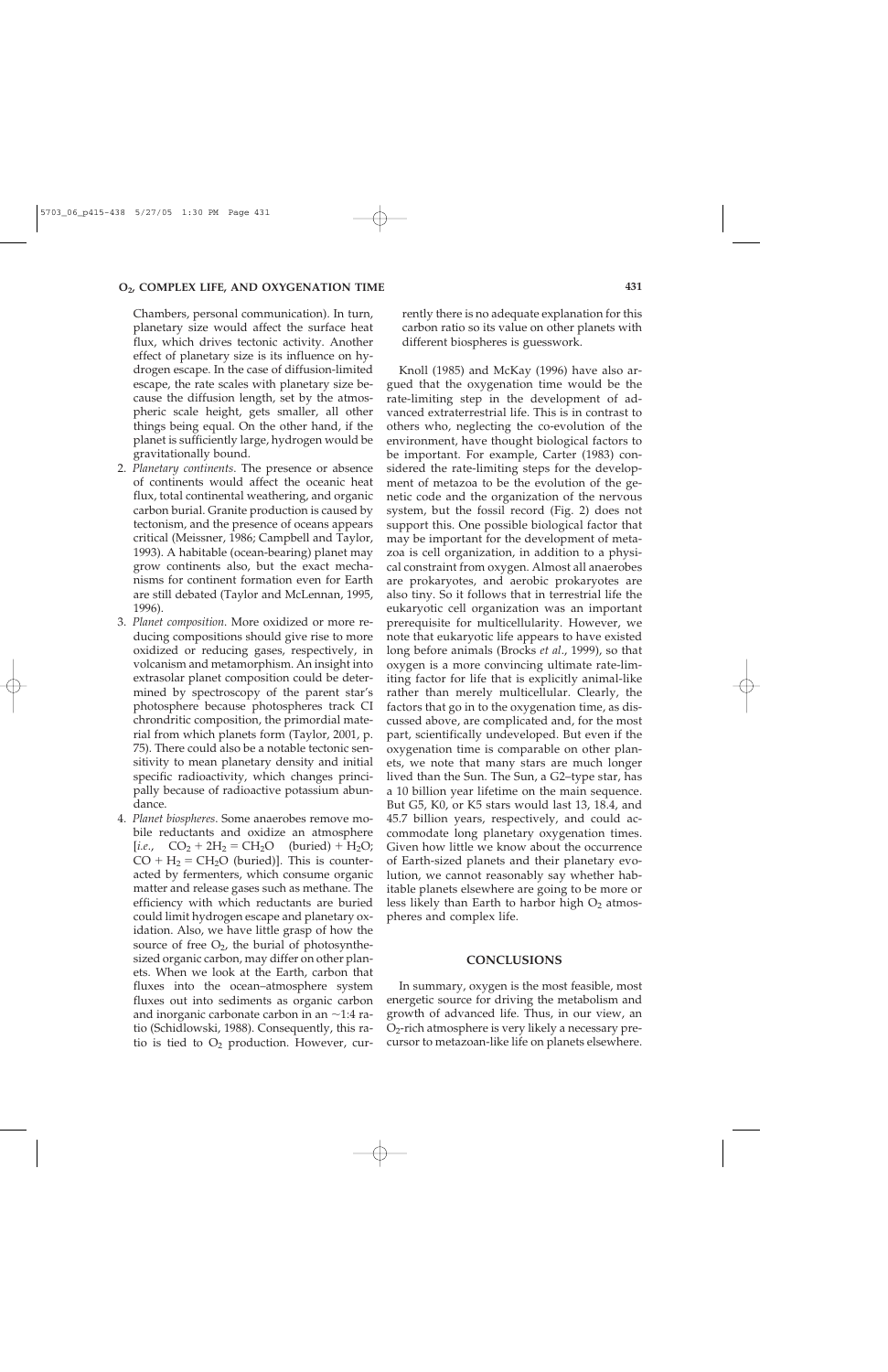The salient points related to this conclusion and its consequences are as follows:

- 1. The reduction of  $O_2$  provides the largest feasible free energy release per electron transfer in the Periodic Table, except for  $F_2$ , which exceeds oxygen in energy release, and Cl<sub>2</sub>, which is comparable. However, fluorine and chlorine are orders of magnitude less cosmically abundant than oxygen and in any case cannot accumulate in a planetary atmosphere because of their extreme reactivity.  $O_2$  is more stable because the triplet character of dioxygen imposes a kinetic barrier.
- 2. Aerobic metabolism provides about an order of magnitude greater energy release for a given intake of food than anaerobic metabolism. This means that in aerobic organisms more food intake can be converted to new biomass (rather than used in maintenance or reproduction), which results in higher growth efficiency. We derive a model for the biomass spectra of aerobic versus anaerobic life, which suggests that the size distribution in anaerobic life is close to the growth-limited threshold and cannot support large organisms. The biomass number density, *n*, at a particular mass, *m*, is observed to scale as  $n$  ( $>m$ )  $\propto$   $m^{-1}$ for aerobes. This compares with our calculated dependency of  $n \propto m^{-1.5}$  for anaerobes, which is close to the limit  $n \propto m^{-1.75}$  when food chains cannot exist. The biomass dependency for anaerobes is a new theoretical prediction that perhaps could be verified with appropriate data from laboratory anaerobic ecosystems.
- 3. Even with aerobic life, the first macroscopic forms would rely on diffusion, which would limit organism size as a function of  $P_{\text{O}_2}$ .  $P_{\text{O}_2}$ must exceed  $\sim 10^3$  Pa to allow organisms that rely on  $O_2$  diffusion to evolve to a size  $\sim$ 10<sup>-3</sup> m. At this size, muscles may develop from cilia, facilitating pumped tubes and rudimentary circulation.
- 4. We assume that simple circulation systems would evolve from organisms that grow large under diffusion-limited circumstances. Physical limits on pulsatile blood flow in a closed circulation system suggest that a size threshold of  $\sim 10^{-2}$  m is needed. A  $P_{\text{O}_2}$  in the range  $\sim$ 10<sup>3</sup>–10<sup>4</sup> Pa is needed to exceed this size threshold for complex life with circulatory physiology.
- 5. We postulate that Kleiber's Allometric Law relating metabolic rate and body mass applies to life on other planets as well as life on Earth. This law appears independent of metabolism type, given that it is observed in both terrestrial anaerobic and aerobic life. Given this postulate, conclusions 2, 3, and 4 would also apply to life on other planets.
- 6. Large life on Earth appears to have co-evolved with the history of atmospheric  $O_2$ . Combined with the above considerations, this suggests that the key rate-limiting step for planets to evolve complex life is the time that it takes to reach a sufficient  $P_{\text{O}_2}$ . However, there is no *a priori* reason to accept the "Rare Earth" view of Ward and Brownlee (2000) that the oxygenation time on inhabited planets elsewhere will be about the same as the Earth's or prohibitively longer so that habitable planets are generally baked by their parent star's red giant phase before complex life gets the chance to arise. We could imagine that some planetary parameters elsewhere may be even more favorable than Earth's for allowing the accumulation of atmospheric  $O_2$ .
- 7. Oxygen is a component of liquid water and derives from it. Liquid water is generally considered a necessary precursor for Earth-like life, so habitable planets with oceans and life have the potential to develop  $O<sub>2</sub>$ -rich atmospheres if oxygenic photosynthesis evolves.

## **APPENDIX 1: ORGANISM SIZE AND O2 DIFFUSION**

Newton-Harvey (1928) and Alexander (1971) both considered a cylindrical aerobic organism relying on  $O_2$  diffusion. Here we give the mathematics relating an organism's size to  $P_{\text{O}_2}$  gradi-



**FIG. A1. Cross-sectional geometry of different organisms: (a) spherical and (b) disk-shaped.**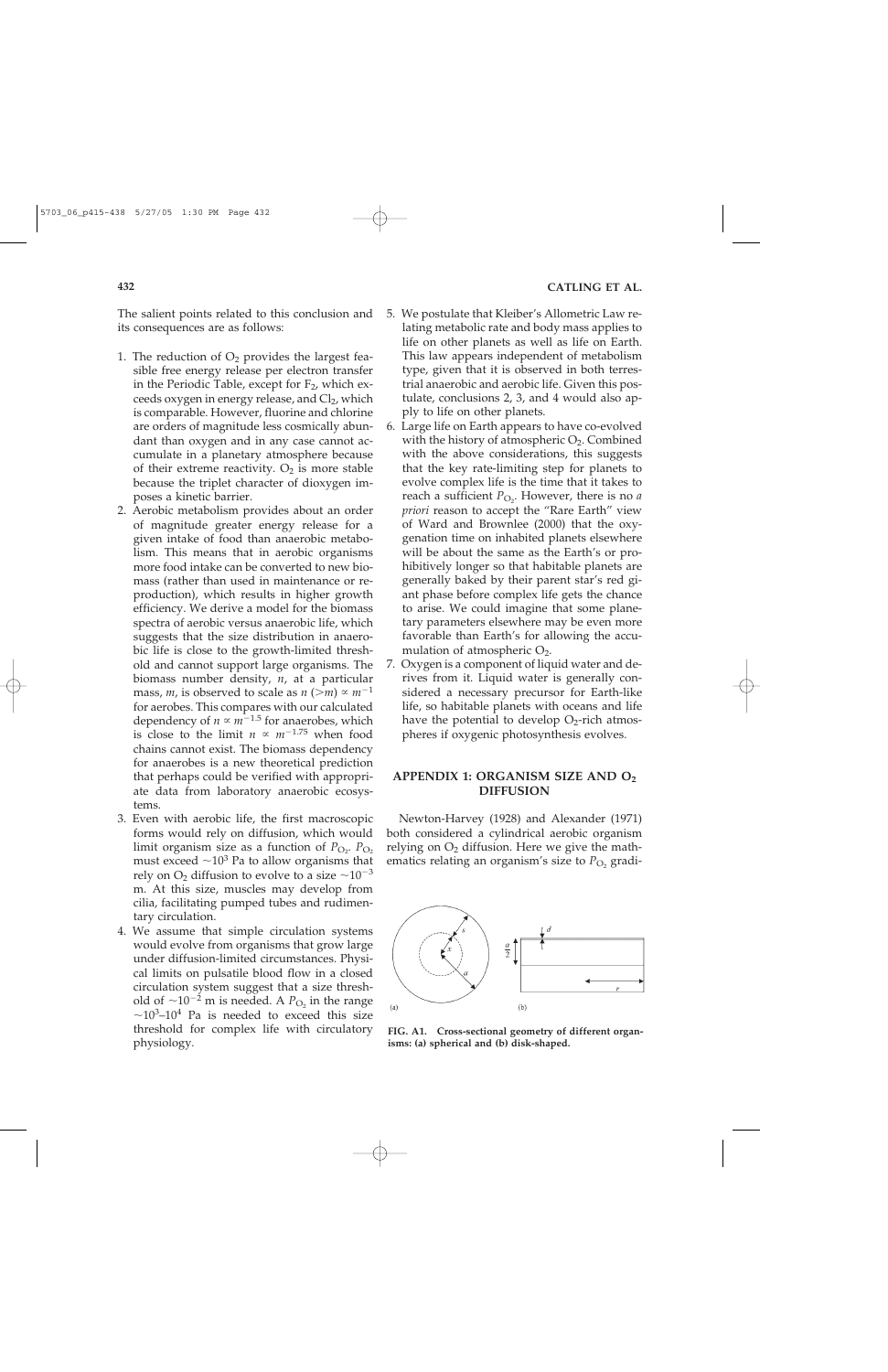ent for a spherical organism relying on diffusion. This methodology can easily be extended to the other geometries to obtain all the expressions of Table 2. We then give the mathematics relating the organism size to  $P_{\text{O}_2}$  gradient for a diskshaped organism with blood circulation (Fig. A1b). Consider first Fig. A1a, a spherical organism of radius *a*. Consider an inner sphere of radius *x* separated from the exterior by a membrane of thickness *s*. The volume of the inner sphere is  $V = (4/3)\pi x^3$ , and its area for O<sub>2</sub> to diffuse inwards is  $A = 4\pi x^2$ . If the metabolic rate of O<sub>2</sub> consumption is  $M \text{ cm}^3$  of  $\text{O}_2 \text{ cm}^{-3}$  of tissue per unit time, then the required rate of  $O_2$  diffusion to support metabolism inside the inner sphere is *J VM* cm<sup>3</sup> of  $O_2$  per unit time. This expression for *J* can be equated to that given by Fick's first law of diffusion, as follows:

$$
-AK\frac{dP}{ds} = J = VM
$$

Given that  $s = a - x$ , it follows that  $ds/dx = -1$ and  $dP/dx = (dP/ds)/(ds/dx) = -dP/ds$ . Upon substitution for -*dP*/*ds*, *A*, and *M* we obtain  $dP/dx = Mx/3K$ . The required gradient in  $P_{\text{O}_2}$  to support metabolic rate *M* is then given by

$$
P_{\text{ex}} - P_{\text{in}} = \int_0^a \frac{Mx}{3K} dx = \frac{Ma^2}{6K}
$$

where  $P_{\text{ex}}$  is external  $P_{\text{O}_2}$  and  $P_{\text{in}}$  is internal  $P_{\text{O}_2}$ at the center. The limiting condition  $P_{\text{in}} = 0$  gives the maximum radius, *a* (Table 2).

For a disk-shaped animal (Fig. A1b) with blood circulation, we follow the method of Alexander (1971), who considered a cylindrical animal. Assume that  $O_2$  can enter from both upper and lower surfaces of the disk, and neglect the sides. The organism is assumed to have an epidermal thickness,  $d$ , through which  $O<sub>2</sub>$  diffuses into the bloodstream over area  $A = \pi r^2$ . The volume of the upper half of the animal is  $V = (a/2)(\pi r^2)$ , and the required rate of  $O_2$  input to support metabolism is  $J = VM \text{ cm}^3$  of  $O_2$  per unit time. Fick's law of diffusion gives  $J = -AK(P_b - P_{ex})/d = VM$ , where  $P_{ex}$  is the external  $P_{O_2}$  and  $P_b$  is the average  $P_{\text{O}_2}$  in the blood. Upon substitution for *V* and *A*, this gives the result shown in Table 2.

#### **ACKNOWLEDGMENTS**

This work was supported by NASA's Exobiology Program, specifically grants NAG5-11542 and NNG04GJ95G awarded to D.C.C. Insightful comments by Andrew Knoll and Steve Benner were greatly appreciated.

#### **ABBREVIATIONS**

 $\Delta G^0$ , Gibbs free energy; PAL, present atmospheric level; P<sub>i</sub>, orthophosphate; P<sub>O2</sub>, partial pressure of atmospheric oxygen; UV, ultraviolet.

#### **REFERENCES**

- Albert, J. (1999) Computational modeling of an early evolutionary stage of the nervous system. *Biosystems* 54, 77–90.
- Alexander, K. and Young, I.G. (1978) Three hydroxylations incorporating molecular oxygen in the aerobic biosynthesis of ubiquinone in *Escherichia coli*. *Biochemistry* 17, 4745–4750.
- Alexander, R.M. (1971) *Size and Shape*, Edward Arnold, London.
- Altman, P.L. and Dittmer, D.S. (1968) *Metabolism*, Federation of American Societies for Experimental Biology, Bethesda, MD.
- Anders, E. and Grevesse, N. (1989) Abundances of the elements—meteoritic and solar. *Geochim. Cosmochim. Acta* 53, 197–214.
- Bains, W. (2004) Many chemistries could be used to build living systems. *Astrobiology* 4, 137–167.
- Banavar, J.R., Maritan, A., and Rinaldo, A. (1999) Size and form in efficient transportation networks. *Nature* 399, 130–132.
- Barrow, J.D. and Tipler, F.J. (1986) *The Anthropic Cosmological Principle*, Oxford University Press, New York.
- Bauchop, T. and Elsden, S.R. (1960) The growth of microorganisms in relation to their energy supply. *J. Gen. Microbiol*. 23, 457–469.
- Bekker, A., Holland, H.D., Wang, P.L., Rumble, D., Stein, H.J., Hannah, J.L., Coetzee, L.L., and Beukes, N.J. (2004) Dating the rise of atmospheric oxygen. *Nature* 427, 117–120.
- Benton, M.J. and Ayala, F.J. (2003) Dating the tree of life. *Science* 300, 1698–1700.
- Berg, J.M., Tymoczko, J.L., and Stryer, L. (2002) *Biochemistry*, W.H. Freeman, New York.
- Berner, R.A., Petsch, S.T., Lake, J.A., Beerling, D.J., Popp, B.N., Lane, R.S., Laws, E.A., Westley, M.B., Cassar, N., Woodward, F.I., and Quick, W.P. (2000) Isotope fractionation and atmospheric oxygen: Implications for Phanerozoic O2 evolution. *Science* 287, 1630–1633.
- Bishop, S.C. (1994) *Handbook of Salamanders: The Salamanders of the United States, of Canada and Lower California*, Comstock Publishing Associates, Ithaca, NY.
- Bjerrum, C.J. and Canfield, D.E. (2002) Ocean productivity before about 1.9 Gyr ago limited by phosphorus adsorption onto iron oxides. *Nature* 417, 159–162.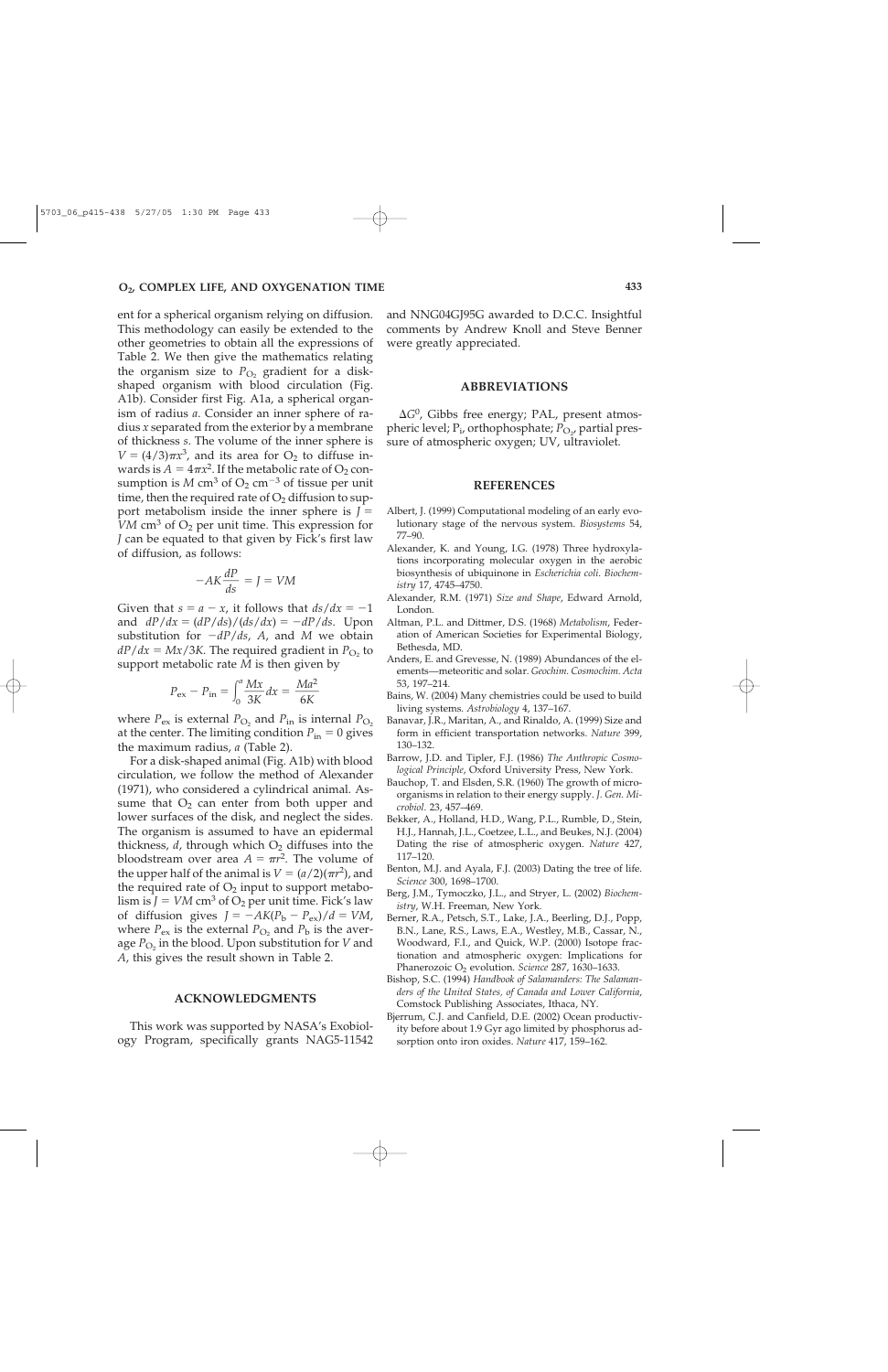- Blankenship, R.E. and Hartman, H. (1998) The origin and evolution of oxygenic photosynthesis. *Trends Biochem. Sci*. 23, 94–97.
- Bloch, K. (1962) Oxygen and biosynthetic patterns. *Fed. Proc*. 21, 1058–1063.
- Bonner, J.T. (1998) The origins of multicellularity. *Integrat. Biol*. 1, 27–36.
- Brafield, A.E. and Llewellyn, M.J. (1982) *Animal Energetics*, Chapman and Hall, New York.
- Brand, M.D. (1994) The stoichiometry of proton pumping and ATP synthesis in mitochondria. *Biochemist* 16, 20–24.
- Brocks, J.J., Logan, G.A., Buick, R., and Summons, R.E. (1999) Archean molecular fossils and the early rise of eukaryotes. *Science* 285, 1033–1036.
- Brocks, J.J., Buick, R., Summons, R.E., and Logan, G.A. (2003) A reconstruction of Archean biological diversity based on molecular fossils from the 2.78 to 2.45 billionyear-old Mount Bruce Supergroup, Hamersley Basin, Western Australia. *Geochim. Cosmochim. Acta* 67, 4321–4335.
- Brown, A.C. (1984) Oxygen diffusion in to the foot of the whelk *Bullia digitalis* (Dillwyn) and its possible significance in respiration. *J. Exp. Mar. Biol. Ecol*. 79, 1–7.
- Brown, J.H. and West, G.B. (2000) *Scaling in Biology*, Oxford University Press, New York.
- Brunet, M., Guy, F., Pilbeam, D., Mackaye, H.T., Likius, A., Ahounta, D., Beauvilain, A., Blondel, C., Bocherens, H., Boisserie, J.R., De Bonis, L., Coppens, Y., Dejax, J., Denys, C., Duringer, P., Eisenmann, V., Fanone, G., Fronty, P., Geraads, D., Lehmann, T., Lihoreau, F., Louchart, A., Mahamat, A., Merceron, G., Mouchelin, G., Otero, O., Pelaez Campomanes, P., Ponce De Leon, M., Rage, J.C., Sapanet, M., Schuster, M., Sudre, J., Tassy, P., Valentin, X., Vignaud, P., Viriot, L., Zazzo, A., and Zollikofer, C. (2002) A new hominid from the Upper Miocene of Chad, Central Africa. *Nature* 418, 145–151.
- Brunet, P.C.J. (1967) Sclerotins. *Endeavour* 26, 68–74.
- Bryant, C. (1991) *Metazoan Life Without Oxygen*, Chapman and Hall, London.
- Budd, G.E. and Jensen, S. (2000) A critical reappraisal of the fossil record of the bilaterian phyla. *Biol. Rev*. 75, 253–295.
- Buick, R., Dunlop, J.S.R., and Groves, D.I. (1981) Stromatolite recognition in ancient rocks: An appraisal of irregularly laminated structures in an early Archean chert-barite unit from North Pole, Western Australia. *Alcheringa* 5, 161–181.
- Burmester, T. (2002) Origin and evolution of arthropod hemocyanins and related proteins. *J. Comp. Physiol*. 172, 95–107.
- Butterfield, N.J. (2000) *Bangiomorpha pubescens* n. gen., n. sp.: Implications for the evolution of sex, multicellularity, and the Mesoproterozoic/Neoproterozoic radiation of eukaryotes. *Paleobiology* 26, 386–404.
- Butterfield, N.J., Knoll, A.H., and Swett, K. (1994) Paleobiology of the Neoproterozoic Svanbergfjellet Formation, Spitsbergn. *Fossils Strata* 34, 1–84.
- Calder, W.A. (1984) *Size, Function and Life History*, Harvard University Press, Cambridge, MA.
- Calder, W.A. (1985) Size and metabolism in natural systems. *Can. Bull. Fish. Aquatic Sci*. 213, 65–75.
- Camacho, J. and Solé, R.V. (2001) Scaling in ecological spectra. *Europhys. Lett*. 55, 774–780.
- Campbell, I.H. and Taylor, S.R. (1993) No water, no granites, no continents, no oceans. *Geophys. Res. Lett*. 10, 1061–1064.
- Canfield, D.E. (1998) A new model for Proterozoic ocean chemistry. *Nature* 396, 450–453.
- Canfield, D.E. and Teske, A. (1996) Late-Proterozoic rise in atmospheric oxygen concentration inferred from phylogenetic and sulfur isotope studies. *Nature* 382, 127–132.
- Carter, B. (1983) The Anthropic Principle and its implications for biological evolution. *Philos. Trans. R. Soc. Lond. A* 310, 347–363.
- Catling, D.C., Zahnle, K.J., and McKay, C.P. (2001) Biogenic methane, hydrogen escape, and the irreversible oxidation of early Earth. *Science* 293, 839–843.
- Chaplin, M.F. (2001) Water; its importance to life. *Biochem. Mol. Biol. Educ*. 29, 54–59.
- Chapman, D.J. and Schopf, J.W. (1983) Biological and biochemical effects of the development of an aerobic environment. In *Earth's Earliest Biosphere: Its Origin and Evolution*, edited by J.W. Schopf, Princeton University Press, Princeton, NJ, pp. 302–320.
- Childress, J.J. and Fisher, C.R. (1992) The biology of hydrothermal vent animals: Physiology, biochemistry, and autotrophic symbiosis. *Oceangr. Mar. Biol. Annu. Rev*. 30, 337–441.
- Clack, J.A. (2000) The origin of the tetrapods. In *Amphibian Biology*, edited by H. Heatwole and R.L. Carroll, Surrey Beatty, Chipping Norton, Australia, pp. 979–1029.
- Cloud, P. (1976) Beginnings of biospheric evolution and their biogeochemical consequences. *Paleobiology* 2, 351–387.
- Cloud, P. (1988) *Oasis in Space: Earth History from the Beginning*, W.W. Norton, New York.
- Cloud, P.E. (1968) Atmospheric and hydrospheric evolution on the primitive earth. Both secular accretion and biological and geochemical processes have affected Earth's volatile envelope. *Science* 160, 729–736.
- Colebatch, H.J.H. and Ng, C.K.Y. (1992) Estimating alveolar surface-area during life. *Respir. Physiol*. 88, 163–170.
- Cyr, H. (2000) Individual energy use and the allometry of population density. In *Scaling in Biology*, edited by J.H. Brown and J.B. West, Oxford University Press, New York, pp. 267–295.
- Cyr, H., Peters, R.H., and Downing, J.A. (1997) Population density and community size structure: Comparison of aquatic and terrestrial systems. *Oikos* 80, 139–149.
- Darnell, J. (1995) *Molecular Cell Biology*, W.H. Freeman, New York.
- Darwin, C.R. (1859) *On the Origin of Species*, J. Murray, London.
- Des Marais, D.J., Strauss, H., Summons, R.E., and Hayes, J.M. (1992) Carbon isotope evidence for the stepwise oxidation of the Proterozoic environment. *Nature* 359, 605–609.
- Desvaux, M., Guedon, E., and Petitdemange, H. (2001) Kinetics and metabolism of cellulose degradation at high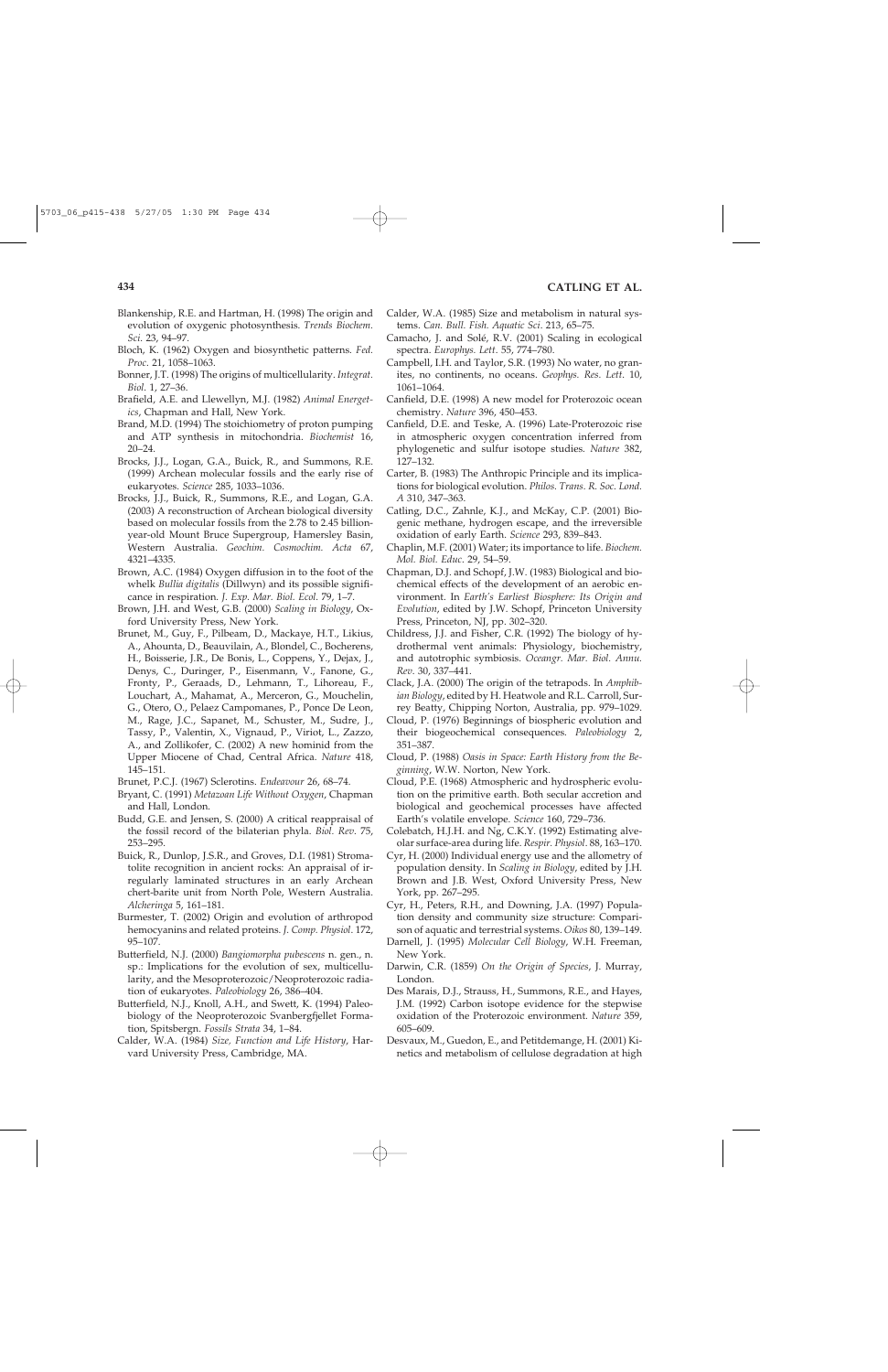### **O2, COMPLEX LIFE, AND OXYGENATION TIME 435**

substrate concentrations in steady-state continuous cultures of *Clostridium cellulolyticum* on a chemically defined medium. *Appl. Environ. Microbiol*. 67, 3837–3845.

- Dobson, G.P. (2003) On being the right size: Heart design, mitochondrial efficiency and lifespan potential. *Clin. Exp. Pharmacol. Physiol*. 30, 590–597.
- Dreyer, O. (2001) Allometric scaling and central source systems. *Phys. Rev. Lett*. 8703(3), article number 038101.
- Dudley, R. (1998) Atmospheric oxygen, giant Paleozoic insects and the evolution of aerial locomotor performance. *J. Exp. Biol*. 201, 1043–1050.
- Evans, D.A., Beukes, N.J., and Kirshvink, J.L. (1997) Lowlatitude glaciation in the Proterozoic era. *Nature* 386, 262–266.
- Fenchel, T. and Finlay, B.J. (1990) Anaerobic free-living protozoa—growth efficiencies and the structure of anaerobic communities. *FEMS Microbiol. Ecol*. 74, 269–275.
- Fenchel, T. and Finlay, B. (1994) The evolution of life without oxygen. *Am. Sci*. 82, 22–29.
- Fenchel, T. and Finlay, B.J. (1995) *Ecology and Evolution in Anoxic Worlds*, Oxford University Press, New York.
- Fenn, W.O. (1927) The oxygen consumption of frog nerve during stimulation. *J. Gen. Physiol*. 10, 767–779.
- Fisher, A.G. (1965) Fossils, early life and atmospheric history. *Proc. Natl. Acad. Sci. USA* 53, 1205–1213.
- Franks, F. (2000) *Water: A Matrix of Life*, Royal Society of Chemistry, Cambridge, UK.
- Fujimoto, D. and Tamiya, N. (1962) Incorporation of 18O from air into hydroxyproline by chick embryo. *Biochem. J*. 84, 333–335.
- Gaedke, U. (1992) The size distribution of plankton biomass in a large lake and its seasonal variability. *Limnol. Oceanogr*. 37, 1202–1220.
- George, P. (1965) The fitness of oxygen. In *Oxidases and Related Redox Systems*, edited by T.E. King, H.S. Mason, and M. Morrison, Wiley, New York, pp. 3–36.
- Gilbert, D.L. (1981) Significance of oxygen on Earth. In *Oxygen and Living Processes: An Interdisciplinary Approach*, edited by D.L. Gilbert, Springer-Verlag, New York, pp. 73–101.
- Gillooly, J.F., Brown, J.H., West, G.B., Savage, V.M., and Charnov, E.L. (2001) Effects of size and temperature on metabolic rate. *Science* 293, 2248–2251.
- Godderis, Y. and Veizer, J. (2000) Tectonic control of chemical and isotopic composition of ancient oceans: The impact of continental growth. *Am. J. Sci*. 300, 434–461.
- Gonenc, D. and Bekbolet, M. (2001) Interactions of hypochlorite ion and humic acid: Photolytic and photocatalytic pathways. *Water Sci. Technol*. 44, 205–210.
- Gordon, S. and Huff, V.N. (1953) *NACA Research Memorandum: Theoretical Performance of Liquid Hydrogen and Liquid Fluorine as a Rocket Propellant*, National Advisory Committee for Aeronautics, Washington, DC.
- Gray, J. (1993) Major Paleozoic land plant evolutionary bio-events. *Palaeogeogr. Palaeoclimatol. Palaeoecol*. 104, 153–169.
- Han, T.-M. and Runnegar, B. (1992) Megascopic eukaryotic algae from the 2.1 billion-year-old Negaunee ironformation, Michigan. *Science* 257, 232–235.
- Hemmingsen, A.M. (1960) Energy metabolism as related to body size and respiratory surfaces and its evolution. *Rep. Mem. Hosp. Nordisk Insulin-Lab* 9, 1–110.
- Hinkle, P.C., Kumar, M.A., Resetar, A., and Harris, D. (1991) Mechanistic stoichiometry of mitochondrial oxidative phosphorylation. *Biochemistry* 30, 3576–3582.
- Hoffman, P.F. and Schrag, D.P. (2002) The Snowball Earth hypothesis: Testing the limits of global change. *Terra Nova* 14, 129–155.
- Hoffman, P.F., Kaufman, A.J., Halverson, G.P., and Schrag, D.P. (1998) A Neoproterozoic Snowball Earth. *Science* 281, 1342–1346.
- Holland, H.D. (1978) *The Chemistry of the Atmosphere and Oceans*, Wiley, New York.
- Holland, H.D. (1999) When did the Earth's atmosphere become oxic?: A reply. *Geochem. News* 100, 20–22.
- Holland, H.D. (2002) Volcanic gases, black smokers, and the Great Oxidation Event. *Geochim. Cosmochim. Acta* 66, 3811–3826.
- Hopkins, T.L. and Kramer, K.J. (1992) Insect cuticle sclerotization. *Annu. Rev. Entomol*. 37, 273–302.
- Hurtgen, M.T., Arthur, M.A., and Halverson, G.P. (2005) Neoproterozoic sulfur isotopes, the evolution of microbial sulfur species, and the burial efficiency of sulfide as sedimentary pyrite. *Geology* 33, 41–44.
- Hutchinson, V.H., Haines, H.B., and Engbretson, G. (1976) Aquatic life at high altitude: Respiratory adaptations in the Lake Titicaca frog. *Respir. Physiol*. 27, 115–129.
- Ji, Q., Luo, Z.-X., Yuan, C.-X., Wible, J.R., Zhang, J.-P., and Georgi, J.A. (2002) The earliest known eutherian mammal. *Nature* 416, 816–822.
- Jurgens, K.D. (2002) Etruscan shrew muscle: The consequences of being small. *J. Exp. Biol*. 205, 2161–2166.
- Kasting, J.F. (1987) Theoretical constraints on oxygen and carbon dioxide concentrations in the Precambrian atmosphere. *Precambrian Res*. 34, 205–229.
- Kasting, J.F. (1993) Earth's early atmosphere. *Science* 259, 920–926.
- Kasting, J.F. and Catling, D. (2003) Evolution of a habitable planet. *Annu. Rev. Astron. Astrophys*. 41, 429–463.
- Kasting, J.F. and Donahue, T.M. (1980) The evolution of atmospheric ozone. *J. Geophys. Res*. 85, 3255–3263.
- Kasting, J.F., Eggler, D.H., and Raeburn, S.P. (1993) Mantle redox evolution and the oxidation state of the Archean atmosphere. *J. Geol*. 101, 245–257.
- Kaufman, A.J. (1997) Palaeoclimatology—an ice age in the tropics. *Nature* 386, 227–228.
- Kenrick, P. and Crane, P.R. (1997) The origin and early evolution of plants on land. *Nature* 389, 33–39.
- Kerr, S.R. (1974) Theory of size distribution in ecological communities. *J. Fish. Res. Board Can*. 31, 1859–1862.
- Kerr, S.R. and Dickie, L.M. (2001) *The Biomass Spectrum: A Predator-Prey Theory of Aquatic Production*, Columbia University Press, New York.
- Kleiber, M. (1932) Body size and metabolism. *Hilgardia* 6, 315–353.
- Knoll, A.H. (1985) The Precambrian evolution of terrestrial life. In *The Search for Extraterrestrial Life: Recent Developments*, edited by M.D. Pagagiannis, D. Reidel Publishing Co., Dordrecht, the Netherlands, pp. 201–211.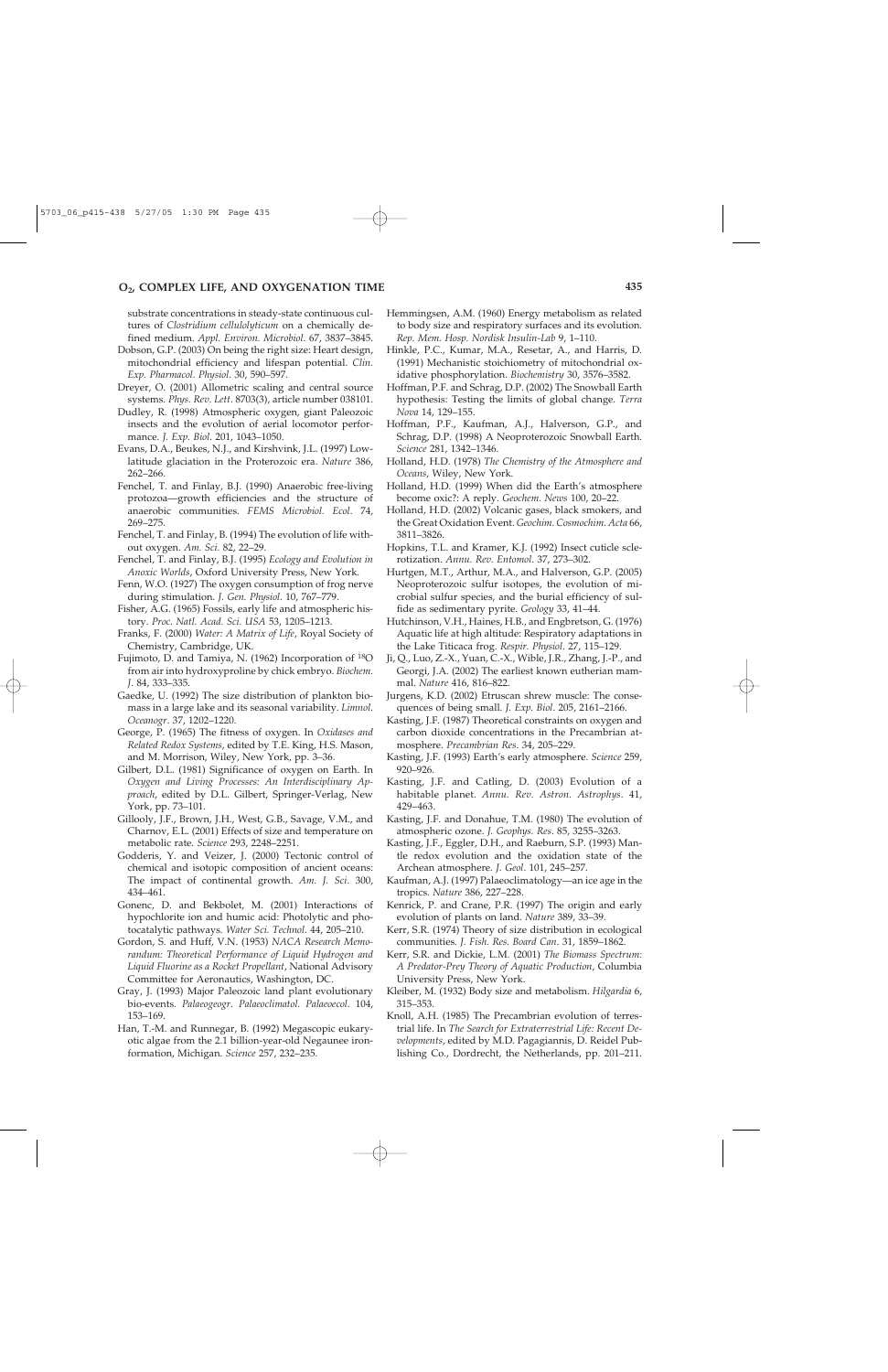- Knoll, A.H. (1986) Secular variation in carbon isotope ratios from Upper Proterozoic successions of Svalbard and East Greenland. *Nature* 321, 832–838.
- Knoll, A.H. (1992) The early evolution of the eukaryotes: A geological perspective. *Science* 256, 622–627.
- Knoll, A.H. and Carroll, S.B. (1999) Early animal evolution: Emerging views from comparative biology and geology. *Science* 284, 2129–2137.
- Knoll, A.H. and Holland, H.D. (1995) Oxygen and Proterozoic evolution: An update. In *Effects of Past Global Change on Life*, National Academies Press, Washington, DC, pp. 21–33.
- Kozlowski, J. and Konarzewski, M. (2004) Is West, Brown and Enquist's model of allometric scaling mathematically correct and biologically relevant? *Funct. Ecol*. 18, 283–289.
- Kump, L.R., Kasting, J.F., and Barley, M.E. (2001) The rise of atmospheric oxygen and the "upside-down" Archean mantle. *Geol. Geochem. Geophys*. 2 (on line) doi 10.1029/2000GV000114.
- Lane, N. (2002) *Oxygen: The Molecule that Made the World*, Oxford University Press, New York.
- Lascelles, J. (1964) Oxygen and the evolution of biochemical pathways. In *I.U.B. Symposium Series: Oxygen in the Animal Organism*, edited by F. Dickens and E. Neil, Pergamon Press, New York, pp. 657–669.
- Lenton, T.M. and Watson, A.J. (2000) Redfield revisited: II. What regulates the oxygen content of the atmosphere? *Global Biogeochem. Cyc*. 14, 249–268.
- Leuenberger, M.G., Engeloch-Jarret, C., and Woggon, W.D. (2001) The reaction mechanism of the enzyme-catalyzed central cleavage of beta-carotene to retinal. *Angew. Chem. Int. Ed*. 40, 2613–2617.
- Li, C.W., Chen, J.Y., and Hua, T.E. (1998) Precambrian sponges with cellular structures. *Science* 279, 879–882.
- Lide, D.R., ed. (1997) *Handbook of Chemistry and Physics*, CRC Press, Boca Raton, FL.
- Lindsay, J.F. and Brasier, M.D. (2002) Did global tectonics drive early biosphere evolution? Carbon isotope record from 2.6 to 1.9 Ga carbonates of Western Australian basins. *Precambrian Res*. 114, 1–34.
- Lutz, R.A. and Rhoads, D.C. (1977) Anaerobiosis and a theory of growth line formation. *Science* 198, 1222– 1227.
- Malmstrom, B. (1982) Enzymology of oxygen. *Annu. Rev. Biochem*. 51, 21–59.
- Margulis, L., Walker, J.C.G., and Rambler, M.B. (1976) Reassessment of roles of oxygen and ultraviolet light in Precambrian evolution. *Nature* 264, 620–624.
- Martin, M.W., Grazhdankin, D.V., Bowring, S.A., Evans, D.A.D., Fedonkin, M.A., and Kirschvink, J.L. (2000) Age of Neoproterozoic bilatarian body and trace fossils, White Sea, Russia: Implications for metazoan evolution. *Science* 288, 841–845.
- Mason, H.S. (1965) Oxidases. *Annu. Rev. Biochem*. 34, 595–634.
- McKay, C.P. (1996) Time for intelligence on other planets. In *Circumstellar Habitable Zones*, edited by L.R. Doyle, Travis House Publications, Menlo Park, CA, pp. 405–419.
- McKay, C.P. and Hartman, H. (1991) Hydrogen peroxide and the origin of photosynthesis. *Origins Life* 21, 157–163.
- Meissner, R. (1986) *The Continental Crust: A Geophysical Approach*, Academic Press, Orlando, FL.
- Melezhik, V.A., Fallick, A.E., Medvedev, P.V., and Makarikhin, V.V. (1999) Extreme C-13(Carb) enrichment in ca. 2.0 Ga magnesite-stromatolite-dolomite- 'red beds' association in a global context: A case for the world-wide signal enhanced by a local environment. *Earth Sci. Rev*. 48, 71–120.
- Miller, S.L. and Orgel, L.E. (1974) *The Origins of Life on the Earth*, Prentice-Hall, Englewood Cliffs, NJ.
- Narbonne, G.M. and Gehling, J.G. (2003) Life after the Snowball: The oldest complex Ediacaran fossils. *Geology* 31, 27–30.
- Newton-Harvey, E. (1928) The oxygen consumption of luminous bacteria. *J. Gen. Physiol*. 11, 1927–1928.
- Ni, X., Wang, Y., Hu, Y., and Li, C. (2004) A euprimate skull from the early Eocene of China. *Nature* 427, 65–68.
- Nowell, L.H. and Hoigne, J. (1992) Photolysis of aqueous chlorine at sunlight and ultraviolet wavelengths—I. Degradation rates. *Water Res*. 26, 593–598.
- Nursall, J.R. (1959) Oxygen as a prerequisite to the origin of the metazoa. *Nature* 183, 1170–1172.
- Olson, J.M. and Blankenship, R.E. (2004) Thinking about the evolution of photosynthesis. *Photosyn. Res*. 80, 373–386.
- Pace, N.R. (2001) The universal nature of biochemistry. *Proc. Natl. Acad. Sci. USA* 98, 805–808.
- Pänke, O. and Rumberg, B. (1997) Energy and entropy balance of ATP synthesis. *Biochim. Biophys. Acta* 1322, 183–194.
- Pauling, L. (1960) *The Nature of the Chemical Bond*, Cornell University Press, Ithaca, NY.
- Pavlov, A.A. and Kasting, J.F. (2002) Mass-independent fractionation of sulfur isotopes in Archean sediments: Strong evidence for an anoxic Archean atmosphere. *Astrobiology* 2, 27–41.
- Pavlov, A.A., Hurtgen, M.T., Kasting, J.F., and Arthur, M.A. (2003) Methane-rich Proterozoic atmosphere? *Geology* 31, 87–90.
- Peters, R.H. (1983) *The Ecological Implications of Body Size*, Cambridge University Press, New York.
- Pfeiffer, T., Schuster, S., and Bonhoeffer, S. (2001) Cooperation and competition in the evolution of ATP-producing pathways. *Science* 292, 504–507.
- Quinones, R.A., Platt, T., and Rodríguez, J. (2003) Patterns of biomass-size spectra from oligotrophic waters of the Northwest Atlantic. *Prog. Oceanogr*. 57, 405–427.
- Raff, R.A. and Raff, E.C. (1970) Respiratory mechanisms and the Metazoan fossil record. *Nature* 228, 1003–1005.
- Rasmussen, B. and Buick, R. (1999) Redox state of the Archean atmosphere: Evidence from detrital heavy minerals in ca. 3250–2750 Ma sandstones from the Pilbara Craton, Australia. *Geology* 27, 115–118.
- Rasmussen, B. and Buick, R. (2000) Oily old ores: Evidence for hydrothermal petroleum generation in an Archean volcanogenic massive sulfide deposit. *Geology* 28, 731–734.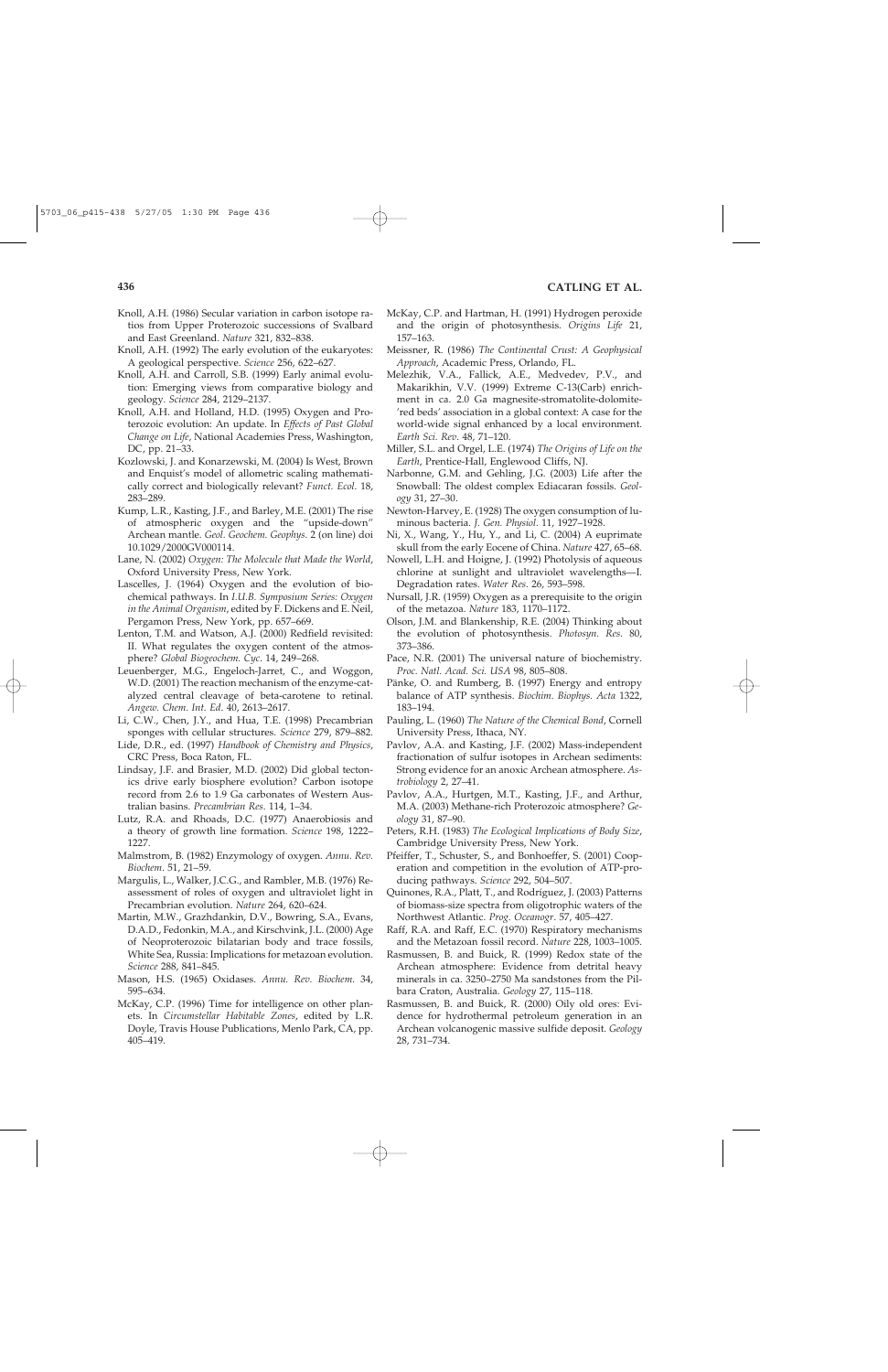## **O2, COMPLEX LIFE, AND OXYGENATION TIME 437**

- Rhoads, D.C. and Morse, J.W. (1971) Evolutionary and ecological significance of oxygen deficient marine basins. *Lethaia* 4, 413–428.
- Roger, A.J. (1999) Reconstructing early events in eukaryotic evolution. *Am. Nat*. 154 (Suppl), S146–S163.
- Rolfe, D.F.S. and Brown, G.C. (1997) Cellular energy utilization and molecular origin of standard metabolic rate in mammals. *Physiol. Rev*. 77, 731–758.
- Rosing, M.T. (1999) 13C-Depleted carbon microparticles in 3700-Ma sea-floor sedimentary rocks from West Greenland. *Science* 283, 674–676.
- Runnegar, B. (1982) Oxygen requirements, biology and phylogenetic significance of the late Precambrian worm Dickinsonia, and the evolution of the burrowing habit. *Alcheringa* 6, 223–239.
- Runnegar, B. (1991a) Oxygen and the early evolution of the Metazoa. In *Metazoan Life Without Oxygen*, edited by C. Bryant, Chapman and Hall, New York, pp. 65–87.
- Runnegar, B. (1991b) Precambrian oxygen levels estimated from the biochemistry and physiology of early eukaryotes. *Global Planet. Change* 97, 97–111.
- Russell, J.B. and Cook, G.M. (1995) Energetics of bacterial-growth: Balance of anabolic and catabolic reactions. *Microbiol. Rev*. 59, 48–62.
- Rye, R. and Holland, H.D. (1998) Paleosols and the evolution of atmospheric oxygen: A critical review. *Am. J. Sci*. 298, 621–672.
- Samuel, D. and Steckel, F. (1974) The physico-chemical properties of molecular oxygen. In *Molecular Oxygen in Biology: Topics in Molecular Oxygen Research*, edited by O. Hayaishi, North Holland Publishing Co., Amsterdam, pp. 1–32.
- Savage, V.M., Gillooly, J.F., Woodruff, W.H., West, G.B., Allen, A.P., Enquist, B.J., and Brown, J.H. (2004) The predominance of quarter-power scaling in biology. *Funct. Ecol*. 18, 257–282.
- Schidlowski, M. (1988) A 3,800-million-year isotopic record of life from carbon in sedimentary rocks. *Nature* 333, 313–318.
- Schneider, D.A., Bickford, M.E., Cannon, W.F., Schulz, K.J., and Hamilton, M.A. (2002) Age of volcanic rocks and syndepositional iron formations, Marquette Range Supergroup: Implications for the tectonic setting of Paleoproterozoic, iron formations of the Lake Superior region. *Can. J. Earth Sci*. 39, 999–1012.
- Scott, D.L. (1991) The physical chemistry of oxygen. In *Metazoan Life Without Oxygen*, edited by C. Bryant, Chapman and Hall, New York, pp. 1–18.
- Sheldon, R.W., Prakash, A., and Sutcliffe, W.H. (1972) The size distribution of particles in the ocean. *Limnol. Oceanogr*. 17, 327–340.
- Sherman, D.R., Guinn, B., Perdok, M.M., and Goldberg, D.E. (1992) Components of sterol biosynthesis assembled on the oxygen-avid hemoglobin of *Ascaris*. *Science* 258, 1930–1932.
- Shixing, Z. and Huineng, C. (1995) Macroscopic cellular organisms from 1,700 million year old Tuanshanzi Formation in the Jixian Area, North China. *Science* 270, 620–622.
- Sleigh, M.A. and Blake, J.R. (1977) Methods of ciliary propulsion and their size implications. In *Scale Effects in Animal Locomotion*, edited by T.J. Pedley, Academic Press, London, pp. 243–256.
- Straile, D. (1997) Gross growth efficiencies of protozoan and metazoan zooplankton and their dependence on food concentration, predator-prey weight ratio, and taxonomic group. *Limnol. Oceanogr*. 42, 1375–1385.
- Summons, J.R., Jahnke, L.L., Hope, J.M., and Logan, G.A. (1999) 2-Methylhopanoids as biomarkers for cyanobacterial oxygenic photosynthesis. *Nature* 400, 554–557.
- Taylor, S.R. (2001) *Solar System Evolution*, Cambridge University Press, New York.
- Taylor, S.R. and McLennan, S.M. (1995) The geochemical evolution of the continental crust. *Rev. Geophys*. 3, 241–265.
- Taylor, S.R. and McLennan, S.M. (1996) The evolution of continental crust. *Sci. Am*. 274, 76–81.
- Thauer, R.K., Jungerman, K., and Decker, K. (1977) Energy conservation in chemotrophic anaerobic bacteria. *Bacteriol. Rev*. 41, 100–180.
- Towe, K.M. (1981) Biochemical keys to the emergence of complex life. In *Life in the Universe*, edited by J. Billingham, MIT Press, Cambridge, MA, pp. 297–306.
- Van Dover, C.L. (2000) *The Ecology of Deep-Sea Hydrothermal Vents*, Princeton University Press, Princeton, NJ.
- Wald, G. (1974) Fitness in the universe: Choices and necessities. *Origins Life* 5, 7–27.
- Walker, J.C.G. (1977) *Evolution of the Atmosphere*, Macmillan, New York.
- Walsh, M.M. (1992) Microfossils and possible microfossils from the Early Archean Onverwacht Group, Barbeton Mountain Land, S. Africa. *Precambrian Res*. 52, 271–293.
- Warburg, O. (1923) Versuche an uberlebendem carcinoomgewebe [Methoden]. *Biochem. Z*. 142, 317–333.
- Ward, P.D. and Brownlee, D. (2000) *Rare Earth: Why Complex Life Is Uncommon in the Universe*, Copernicus, New York.
- Weber, R.E., Ostojic, H., Fago, A., Dewilde, S., Van Hauwaert, M.L., Moens, L., and Monge, C. (2002) Novel mechanism for high-altitude adaptation in hemoglobin of the Andean frog *Telmatobius peruvianus*. *Am. J. Physiol. Regul. Integr. Comp. Physiol*. 283, R1052– R1060.
- Weisfogh, T. (1964) Diffusion in insect wing muscle. *J. Exp. Biol*. 41, 229–256.
- Went, F.W. (1968) The size of man. *Am. Sci*. 56, 400–413.
- West, G.B., Brown, J.B., and Enquist, B.J. (1997) A general model for the origin of allometric scaling laws in biology. *Science* 276, 122–126.
- West, G.B., Brown, J.H., and Enquist, B.J. (2000) The origin of universal scaling laws in biology. In *Scaling in Biology*, edited by J.H. Brown and G.B. West, Oxford University Press, New York, pp. 87–112.
- West, G.B., Woodruff, W.H., and Brown, J.H. (2002) Allometric scaling of metabolic rate from molecules and mitochondria to cells and mammals. *Proc. Natl. Acad. Sci. USA* 99, 2473–2478.
- Xiao, S. and Knoll, A.H. (2000) Phosphatized animal em-